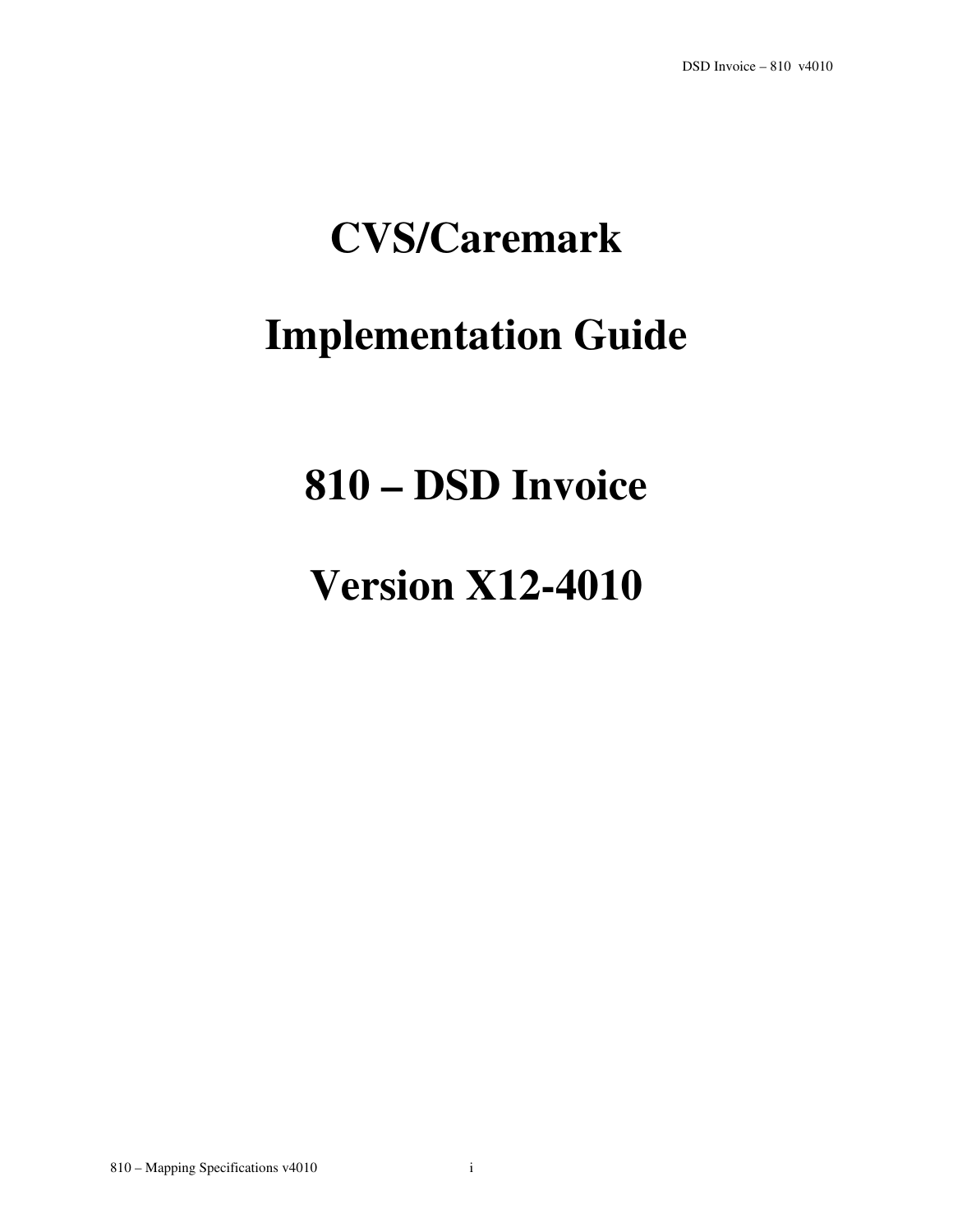## **Table of Contents**

| 810             |  |
|-----------------|--|
| <b>ISA</b>      |  |
| <b>GS</b>       |  |
| <b>ST</b>       |  |
| <b>BIG</b>      |  |
| REF             |  |
| $\mathbf{N}$ 1  |  |
| N1              |  |
| <b>ITD</b>      |  |
| <b>DTM</b>      |  |
| IT <sub>1</sub> |  |
| IT1             |  |
| <b>PID</b>      |  |
| <b>PID</b>      |  |
| <b>PO4</b>      |  |
| <b>SAC</b>      |  |
| <b>SAC</b>      |  |
| <b>TDS</b>      |  |
| <b>CTT</b>      |  |
| <b>SE</b>       |  |
| <b>GE</b>       |  |
| <b>IEA</b>      |  |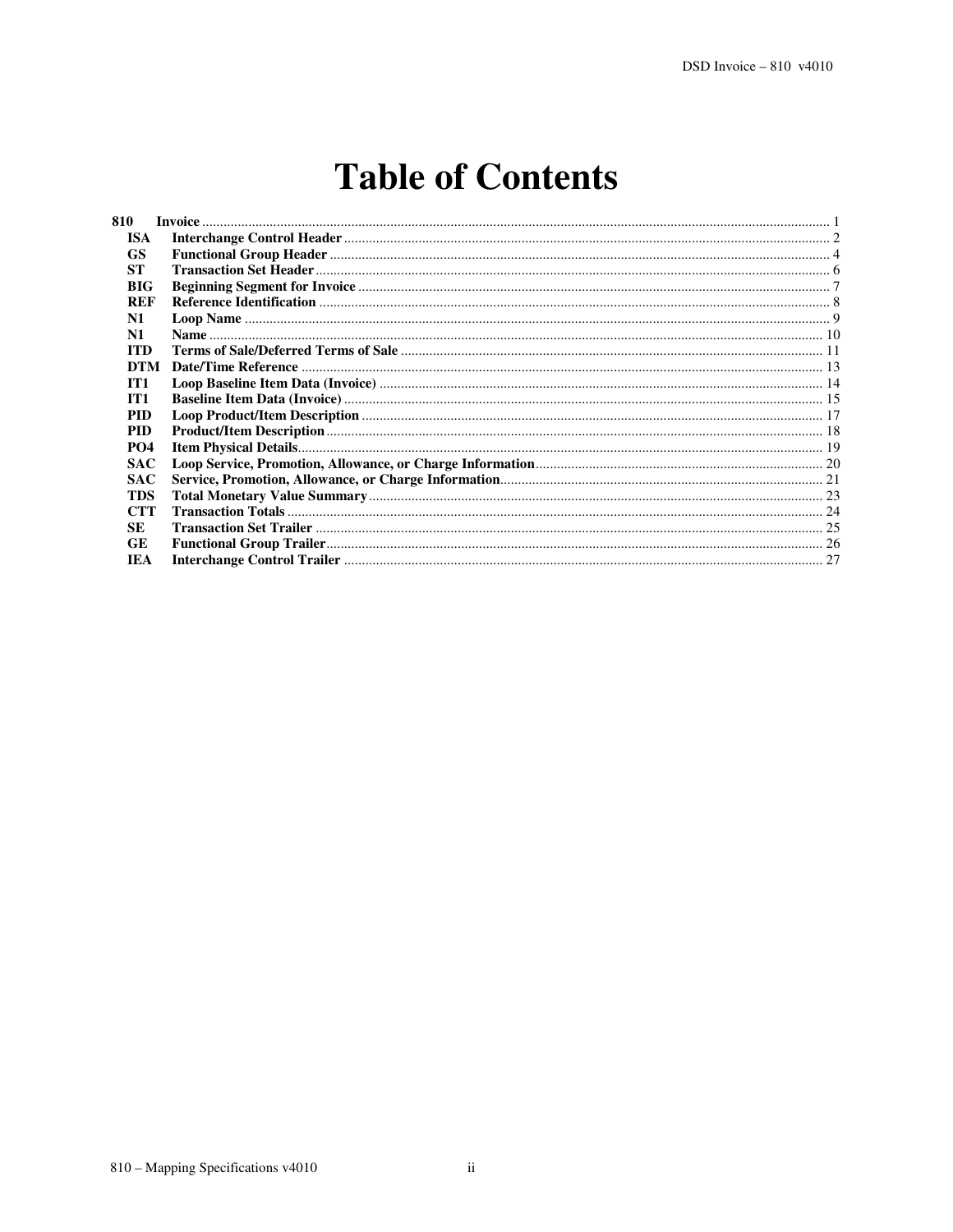EDI provides an efficient means for our trading partner to submit invoices for payment. Receipt of the invoices, as well as an indication of any EDI-related processing problems that occur, will be conveyed back to the vendor via Functional Acknowledgments (997). The 'FAs' will be automatically sent back for each inbound document.

Once received and processed through the EDI systems, the invoices are transferred to the Accounts Payable processes. If any errors occur within the Accounts Payable systems, an Application Advice (824) will be sent to the vendor and the invoice will not be paid. The error(s) will then have to be rectified, and the corrected invoice(s) retransmitted to CVS. ONLY the corrected invoices should be retransmitted.

### **IT IS MANDATORY TO TRADE THE APPLICATION ADVICE (824) WHEN CONDUCTING ELECTRONIC INVOICING.**

### *AP Invoice Matching System Criteria...*

The Accounts Payable department utilizes a matching system that performs a detailed, systemic comparative match by line item between a supplier's EDI invoice and the internal CVS PO and receipt. The program compares, for each item, units received against units billed, and unit price on the PO compared to unit price on the invoice. In order to accomplish this detailed match, CVS re-computes the extended cost for each line item as follows:

#### **Units Calculation:**

(Cases, dozens, each) \* Pack Quantity = Number of Pieces Shipped **Cost Calculation:**  EDI Invoice Cost / Pack Quantity = Piece Cost **Extended Cost Calculation:**  Number of Pieces Shipped \* Piece Cost = Extended Cost

Obviously, matching discrepancies arise when the above calculations do not match the invoiced amount per line item. Discrepancies such as these will result in payment shortages due to invalid data on the EDI invoice. The invalid invoice information, primarily centered around case pack errors, can cause significant delays in a supplier receiving proper payment. In addition, additional workloads at CVS and in your company's credit department are created. It is in both of our companies' interest to get the EDI invoice information correct.

This affects not all of our suppliers, however, we ask each of our suppliers to review their EDI invoice data elements and ensure the invoiced amount per line item on an EDI invoice is supported by the above calculations. If not, we ask that you make the appropriate correction(s) immediately. Failure to do so will result in payment discrepancies. If there are any questions regarding the correction of EDI invoices, please contact the EDI Department by email at 'EDIAPMailbox@cvs.com'.

### **Note that it is MANDATORY to trade the Application Advice (824) when conducting electronic invoicing.**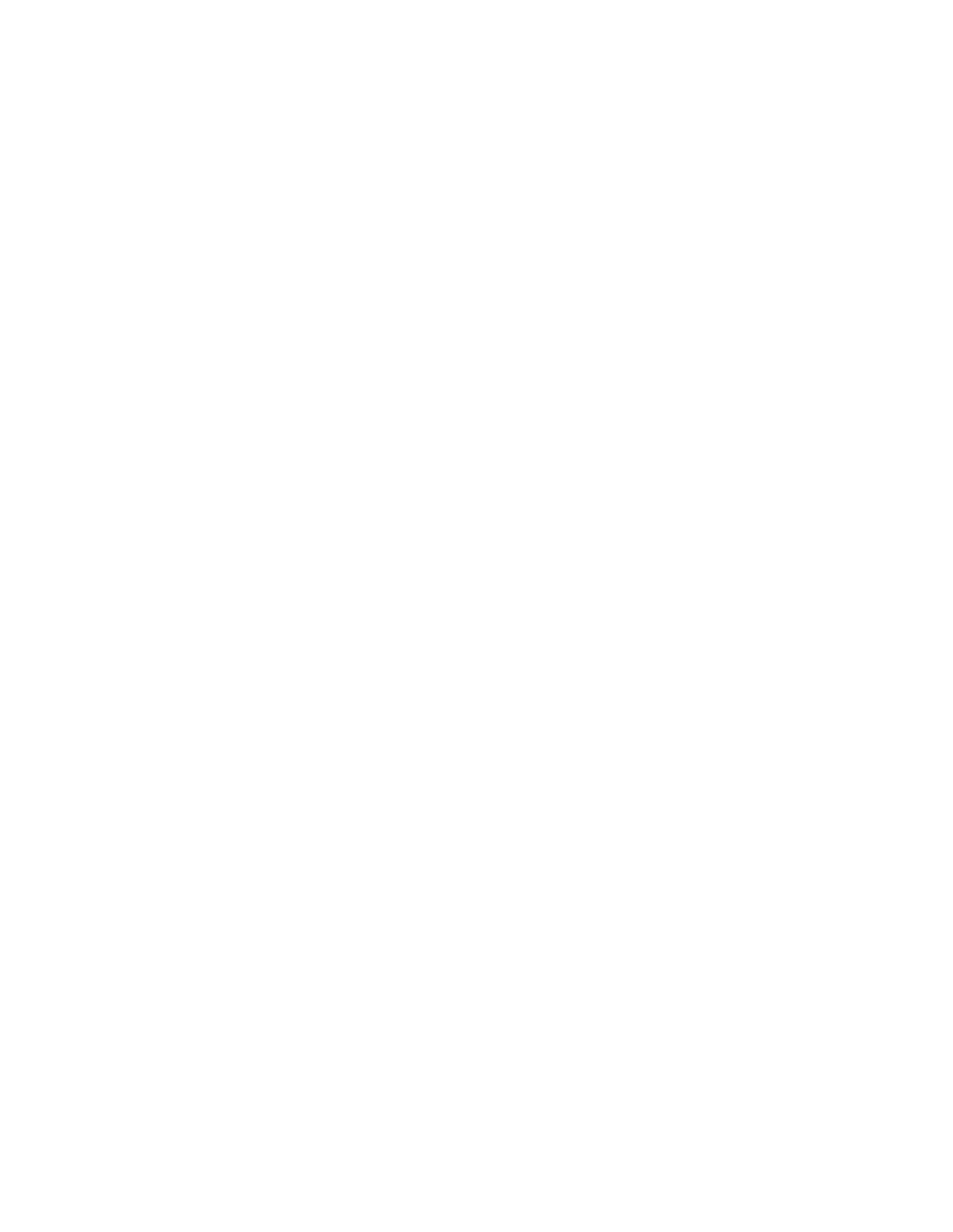# **810 Invoice**

## **Functional Group=IN**

**Purpose:** This Draft Standard for Trial Use contains the format and establishes the data contents of the Invoice Transaction Set (810) for use within the context of an Electronic Data Interchange (EDI) environment. The transaction set can be used to provide for customary and established business and industry practice relative to the billing for goods and services provided.

| <b>Not Defined:</b>  |                           |                                                         |               |                |               |              |              |
|----------------------|---------------------------|---------------------------------------------------------|---------------|----------------|---------------|--------------|--------------|
| Pos                  | Id                        | <b>Segment Name</b>                                     | Req           | <b>Max Use</b> | <b>Repeat</b> | <b>Notes</b> | <b>Usage</b> |
|                      | <b>ISA</b>                | Interchange Control Header                              | M             | $\mathbf{1}$   |               |              | Must use     |
|                      | <b>GS</b>                 | Functional Group Header                                 | M             | $\mathbf{1}$   |               |              | Must use     |
| Heading:             |                           |                                                         |               |                |               |              |              |
| Pos                  | $\underline{\mathbf{Id}}$ | <b>Segment Name</b>                                     | <u>Req</u>    | <b>Max Use</b> | Repeat        | <b>Notes</b> | <b>Usage</b> |
| 010                  | <b>ST</b>                 | <b>Transaction Set Header</b>                           | M             | 1              |               |              | Must use     |
| 020                  | <b>BIG</b>                | Beginning Segment for Invoice                           | M             | $\mathbf{1}$   |               |              | Must use     |
| 050                  | <b>REF</b>                | Reference Identification                                | $\Omega$      | 12             |               |              | Must use     |
| $LOOP$ ID - N1       |                           |                                                         |               |                | 200           |              |              |
| 070                  | N1                        | Name                                                    | $\mathbf{O}$  | 1              |               |              | Must use     |
| 130                  | <b>ITD</b>                | Terms of Sale/Deferred Terms<br>of Sale                 | $\mathbf O$   | >1             |               |              | Must use     |
| 140                  | <b>DTM</b>                | Date/Time Reference                                     | $\Omega$      | 10             |               |              | Must use     |
| Detail:              |                           |                                                         |               |                |               |              |              |
| Pos                  | Id                        | <b>Segment Name</b>                                     | Req           | <b>Max Use</b> | Repeat        | <b>Notes</b> | <b>Usage</b> |
| <b>LOOP ID - IT1</b> |                           |                                                         |               |                | 200000        |              |              |
| 010                  | IT1                       | Baseline Item Data (Invoice)                            | $\Omega$      | $\mathbf{1}$   |               |              | Must use     |
| <b>LOOP ID - PID</b> |                           |                                                         |               |                | 1000          |              |              |
| 060                  | <b>PID</b>                | Product/Item Description                                | $\mathcal{O}$ | 1              |               |              | Must use     |
| 100                  | PO <sub>4</sub>           | <b>Item Physical Details</b>                            | $\Omega$      | $\mathbf{1}$   |               |              | Must use     |
|                      | <b>LOOP ID - SAC</b>      |                                                         |               |                | 25            |              |              |
| 180                  | <b>SAC</b>                | Service, Promotion, Allowance,<br>or Charge Information | $\Omega$      | $\mathbf{1}$   |               |              | Must use     |
| <b>Summary:</b>      |                           |                                                         |               |                |               |              |              |
| Pos                  | $\underline{\mathbf{Id}}$ | <b>Segment Name</b>                                     | <b>Req</b>    | <b>Max Use</b> | <b>Repeat</b> | <b>Notes</b> | <b>Usage</b> |
| 010                  | <b>TDS</b>                | <b>Total Monetary Value Summary</b>                     | M             | $\mathbf{1}$   |               |              | Must use     |
| 070                  | <b>CTT</b>                | <b>Transaction Totals</b>                               | $\Omega$      | $\mathbf{1}$   |               | N3/070       | Must use     |
| 080                  | <b>SE</b>                 | <b>Transaction Set Trailer</b>                          | M             | 1              |               |              | Must use     |
| <b>Not Defined:</b>  |                           |                                                         |               |                |               |              |              |
| <b>Pos</b>           | $\underline{\mathbf{Id}}$ | <b>Segment Name</b>                                     | Req           | Max Use        | <b>Repeat</b> | <b>Notes</b> | <b>Usage</b> |
|                      | <b>GE</b>                 | <b>Functional Group Trailer</b>                         | M             | $\mathbf{1}$   |               |              | Must use     |
|                      | <b>IEA</b>                | Interchange Control Trailer                             | M             | $\mathbf{1}$   |               |              | Must use     |

#### **Notes:**

3/070 Number of line items (CTT01) is the accumulation of the number of IT1 segments. If used, hash total (CTT02) is the sum of the value of quantities invoiced (IT102) for each IT1 segment.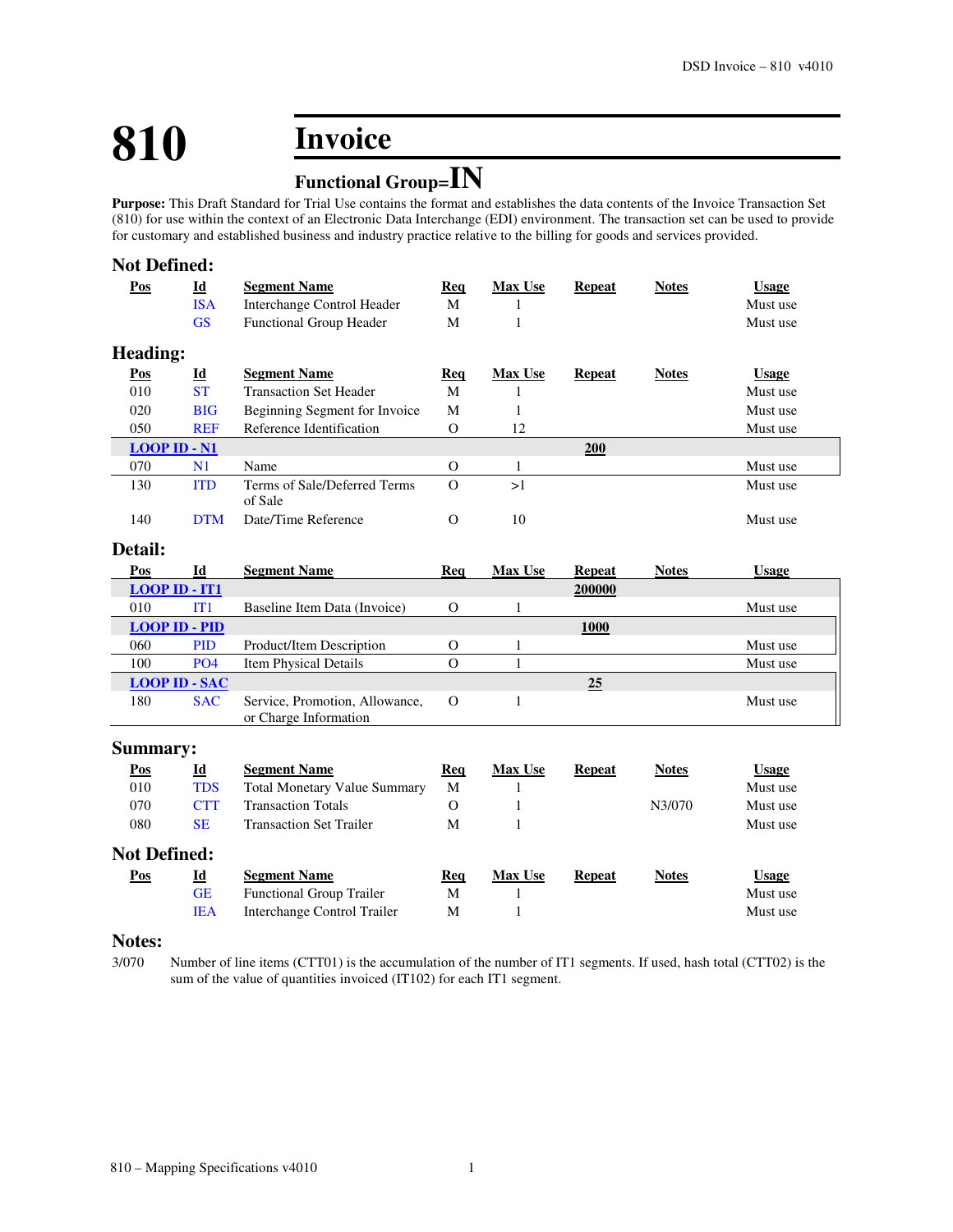# **ISA** Interchange Control Header **Pos:** Max: 1<br>
Mot Defined - Mandatory<br>
Loop: N/A Elements: 15

**User Option (Usage):** Must use

Purpose: To start and identify an interchange of zero or more functional groups and interchange-related control segments

| <b>Element Summary:</b>    |                                              |                                                                                                                                                                                                                                     |                 |                   |                         |                          |
|----------------------------|----------------------------------------------|-------------------------------------------------------------------------------------------------------------------------------------------------------------------------------------------------------------------------------------|-----------------|-------------------|-------------------------|--------------------------|
| <b>Ref</b>                 | $\underline{\mathbf{Id}}$                    | <b>Element Name</b>                                                                                                                                                                                                                 | <u>Req</u>      | <b>Type</b>       | Min/Max                 | <b>Usage</b>             |
| ISA01                      | I <sub>01</sub>                              | <b>Authorization Information Qualifier</b>                                                                                                                                                                                          | M               | ID                | 2/2                     | Must use                 |
|                            |                                              | <b>Description:</b> Code to identify the type of information in the Authorization Information                                                                                                                                       |                 |                   |                         |                          |
|                            |                                              | Code List Summary (Total Codes: 7, Included: 1)                                                                                                                                                                                     |                 |                   |                         |                          |
|                            |                                              | Code<br><b>Name</b><br>$00\,$                                                                                                                                                                                                       |                 |                   |                         |                          |
|                            |                                              | No Authorization Information Present (No Meaningful Information in I02)                                                                                                                                                             |                 |                   |                         |                          |
| <u>Ref</u><br><b>ISA02</b> | $\underline{\mathbf{Id}}$<br>I <sub>02</sub> | <b>Element Name</b><br><b>Authorization Information</b>                                                                                                                                                                             | <u>Req</u><br>M | <b>Type</b><br>AN | <u>Min/Max</u><br>10/10 | Usage<br>Must use        |
|                            |                                              | <b>Description:</b> Information used for additional identification or authorization of the interchange sender<br>or the data in the interchange; the type of information is set by the Authorization Information Qualifier<br>(101) |                 |                   |                         |                          |
| ISA <sub>03</sub>          | I03                                          | <b>Security Information Qualifier</b>                                                                                                                                                                                               | М               | ID                | 2/2                     | Must use                 |
|                            |                                              | <b>Description:</b> Code to identify the type of information in the Security Information                                                                                                                                            |                 |                   |                         |                          |
|                            |                                              | Code List Summary (Total Codes: 2, Included: 1)<br>Code<br>Name<br>$00\,$<br>No Security Information Present (No Meaningful Information in I04)                                                                                     |                 |                   |                         |                          |
| Ref                        | $\underline{\mathbf{Id}}$                    | <b>Element Name</b>                                                                                                                                                                                                                 | <b>Req</b>      | <b>Type</b>       | Min/Max                 | <b>Usage</b>             |
| ISA04                      | <b>I04</b>                                   | <b>Security Information</b>                                                                                                                                                                                                         | M               | AN                | 10/10                   | Must use                 |
|                            |                                              | <b>Description:</b> This is used for identifying the security information about the interchange sender or the<br>data in the interchange; the type of information is set by the Security Information Qualifier (I03)                |                 |                   |                         |                          |
| ISA05                      | I <sub>05</sub>                              | <b>Interchange ID Qualifier</b>                                                                                                                                                                                                     | M               | ID                | 2/2                     | Must use                 |
|                            |                                              | <b>Description:</b> Qualifier to designate the system/method of code structure used to designate the sender<br>or receiver ID element being qualified                                                                               |                 |                   |                         |                          |
|                            |                                              | Code List Summary (Total Codes: 38, Included: 1)<br>Code<br><b>Name</b><br><b>Mutually Defined</b><br>ZZ                                                                                                                            |                 |                   |                         |                          |
| Ref<br>ISA <sub>06</sub>   | Id<br>I06                                    | <b>Element Name</b><br><b>Interchange Sender ID</b>                                                                                                                                                                                 | <u>Req</u><br>M | <b>Type</b><br>AN | Min/Max<br>15/15        | <b>Usage</b><br>Must use |
|                            |                                              | <b>Description:</b> Identification code published by the sender for other parties to use as the receiver ID to<br>route data to them; the sender always codes this value in the sender ID element                                   |                 |                   |                         |                          |
| ISA07                      | I05                                          | <b>Interchange ID Qualifier</b>                                                                                                                                                                                                     | М               | ID                | 2/2                     | Must use                 |
|                            |                                              | <b>Description:</b> Qualifier to designate the system/method of code structure used to designate the sender<br>or receiver ID element being qualified                                                                               |                 |                   |                         |                          |
|                            |                                              | Code List Summary (Total Codes: 38, Included: 1)<br><b>Code</b><br><b>Name</b><br>ZZ<br><b>Mutually Defined</b>                                                                                                                     |                 |                   |                         |                          |
| Ref                        | $\underline{\mathbf{Id}}$                    | <b>Element Name</b>                                                                                                                                                                                                                 | <u>Req</u>      | <b>Type</b>       | Min/Max                 | <b>Usage</b>             |
| ISA08                      | I07                                          | <b>Interchange Receiver ID</b>                                                                                                                                                                                                      | M               | AN                | 15/15                   | Must use                 |
|                            |                                              | <b>Description:</b> Identification code published by the receiver of the data; When sending, it is used by the<br>sender as their sending ID, thus other parties sending to them will use this as a receiving ID to route           |                 |                   |                         |                          |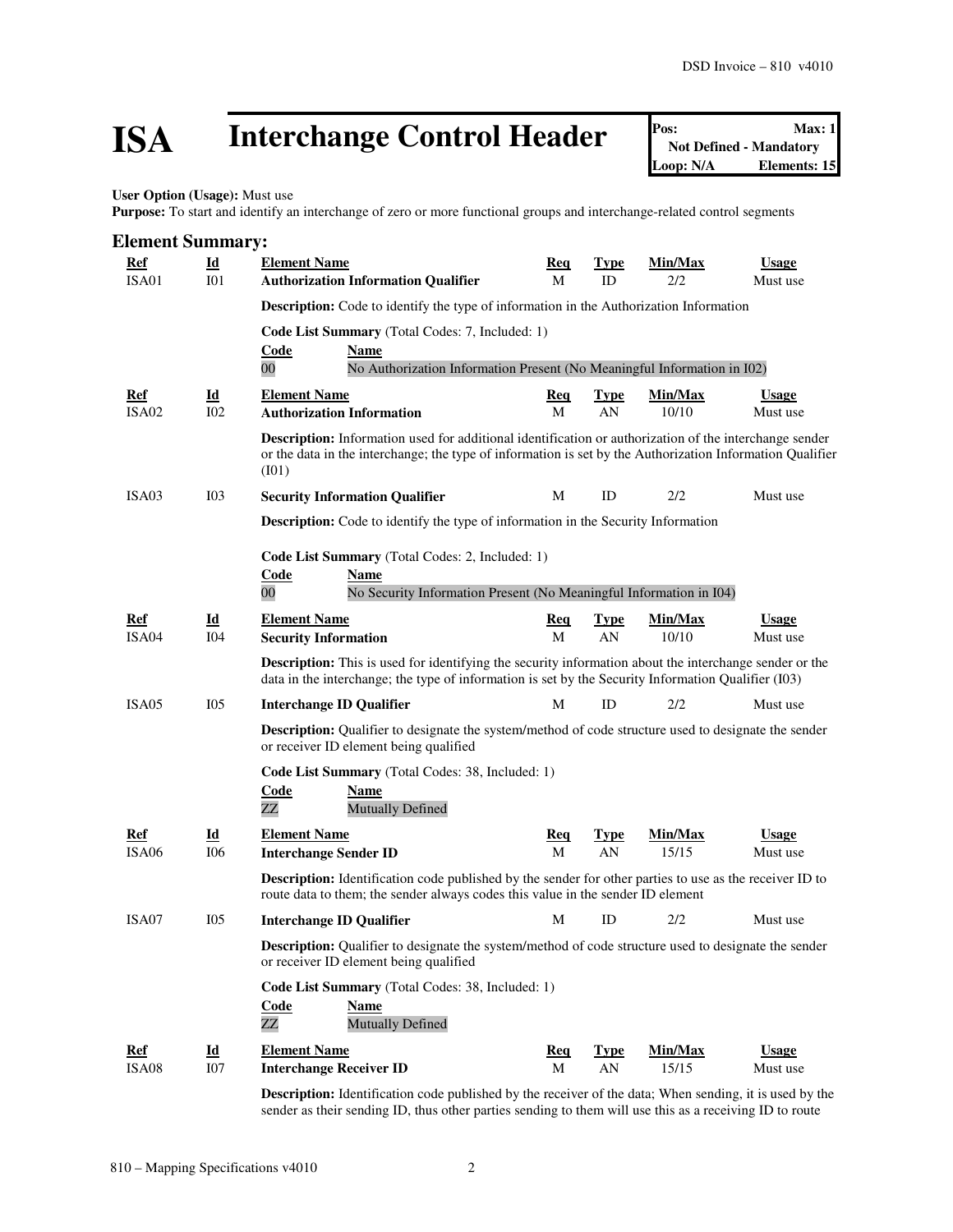|              |             | data to them                                                                                                                                                                                                              |            |                        |                |                          |
|--------------|-------------|---------------------------------------------------------------------------------------------------------------------------------------------------------------------------------------------------------------------------|------------|------------------------|----------------|--------------------------|
| ISA09        | <b>I08</b>  | <b>Interchange Date</b>                                                                                                                                                                                                   | M          | DT                     | 6/6            | Must use                 |
|              |             | <b>Description:</b> Date of the interchange                                                                                                                                                                               |            |                        |                |                          |
| ISA10        | I09         | <b>Interchange Time</b>                                                                                                                                                                                                   | М          | TM                     | 4/4            | Must use                 |
|              |             | <b>Description:</b> Time of the interchange                                                                                                                                                                               |            |                        |                |                          |
| ISA11        | <b>I</b> 10 | <b>Interchange Control Standards Identifier</b>                                                                                                                                                                           | М          | ID                     | 1/1            | Must use                 |
|              |             | <b>Description:</b> Code to identify the agency responsible for the control standard used by the message<br>that is enclosed by the interchange header and trailer<br>All valid standard codes are used. (Total Codes: 1) |            |                        |                |                          |
| ISA12        | I11         | <b>Interchange Control Version Number</b>                                                                                                                                                                                 | М          | ID                     | 5/5            | Must use                 |
|              |             | Description: Code specifying the version number of the interchange control segments                                                                                                                                       |            |                        |                |                          |
|              |             | Code List Summary (Total Codes: 14, Included: 1)<br>Code<br><b>Name</b><br>Draft Standards for Trial Use Approved for Publication by ASC X12 Procedures<br>00401<br>Review Board through October 1997                     |            |                        |                |                          |
| Ref<br>ISA13 | Id<br>112   | <b>Element Name</b><br><b>Interchange Control Number</b>                                                                                                                                                                  | Req<br>M   | Type<br>N <sub>0</sub> | Min/Max<br>9/9 | <b>Usage</b><br>Must use |
|              |             | <b>Description:</b> A control number assigned by the interchange sender                                                                                                                                                   |            |                        |                |                          |
| ISA14        | 113         | <b>Acknowledgment Requested</b>                                                                                                                                                                                           | M          | ID                     | 1/1            | Must use                 |
|              |             | <b>Description:</b> Code sent by the sender to request an interchange acknowledgment (TA1)                                                                                                                                |            |                        |                |                          |
|              |             | <b>CodeList Summary</b> (Total Codes: 2, Included: 1)<br>Code<br><b>Name</b><br>$\overline{0}$<br>No Acknowledgment Requested                                                                                             |            |                        |                |                          |
| Ref          | Id          | <b>Element Name</b>                                                                                                                                                                                                       | Req        | Type                   | Min/Max        | <b>Usage</b>             |
| ISA15        | I14         | <b>Usage Indicator</b>                                                                                                                                                                                                    | М          | ID                     | 1/1            | Must use                 |
|              |             | <b>Description:</b> Code to indicate whether data enclosed by this interchange envelope is test, production<br>or information                                                                                             |            |                        |                |                          |
|              |             | CodeList Summary (Total Codes: 4, Included: 1)<br>Code<br>Name<br>$\overline{P}$<br><b>Production Data</b>                                                                                                                |            |                        |                |                          |
| Ref          | Id          | <b>Element Name</b>                                                                                                                                                                                                       | <u>Req</u> | <b>Type</b>            | Min/Max        | <b>Usage</b>             |
| ISA16        | I15         | <b>Component Element Separator</b>                                                                                                                                                                                        | М          |                        | 1/1            | Must use                 |
|              |             | <b>Description:</b> Type is not applicable; the component element separator is a delimiter and not a data<br>alamente this field nuovidas the delimitar used to senarcte component data elements within a composit        |            |                        |                |                          |

element; this field provides the delimiter used to separate component data elements within a composite data structure; this value must be different than the data element separator and the segment terminator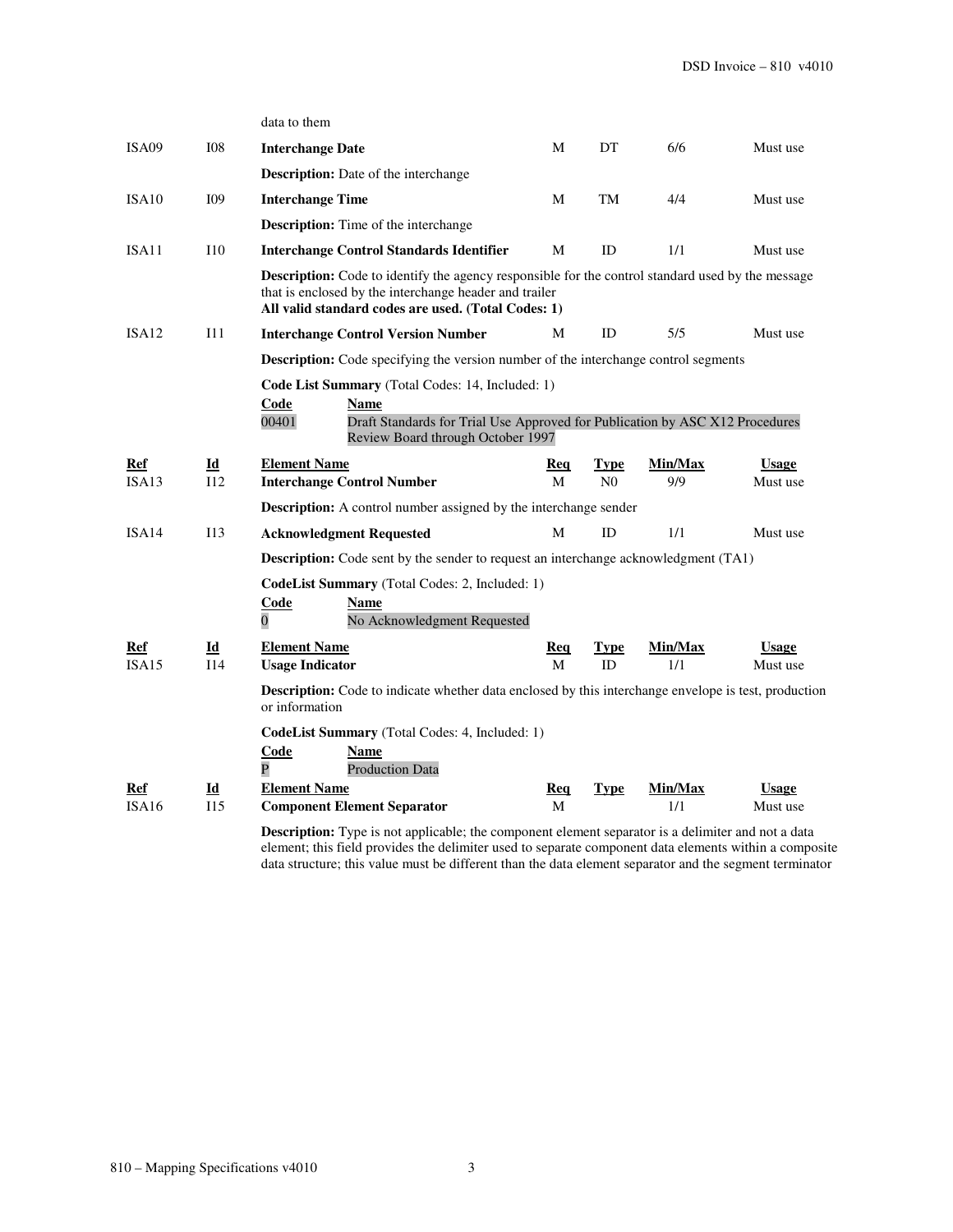# **GS Functional Group Header Pos:** Max: 1<br>Not Defined - Mandatory<br>Loop: N/A<br>Elements: 8

**Not Defined - Mandatory Elements: 8** 

**User Option (Usage):** Must use

**Purpose:** To indicate the beginning of a functional group and to provide control information

| <b>Element Summary:</b> |                                  |                                                                                                                                                                                                                                                                                                                                                                                                                                                                                                                   |                 |                   |                 |                          |
|-------------------------|----------------------------------|-------------------------------------------------------------------------------------------------------------------------------------------------------------------------------------------------------------------------------------------------------------------------------------------------------------------------------------------------------------------------------------------------------------------------------------------------------------------------------------------------------------------|-----------------|-------------------|-----------------|--------------------------|
| Ref<br>GS01             | $\underline{\mathbf{Id}}$<br>479 | <b>Element Name</b><br><b>Functional Identifier Code</b>                                                                                                                                                                                                                                                                                                                                                                                                                                                          | Req<br>M        | Type<br>ID        | Min/Max<br>2/2  | <b>Usage</b><br>Must use |
|                         |                                  | <b>Description:</b> Code identifying a group of application related transaction sets                                                                                                                                                                                                                                                                                                                                                                                                                              |                 |                   |                 |                          |
|                         |                                  | CodeList Summary (Total Codes: 240, Included: 1)                                                                                                                                                                                                                                                                                                                                                                                                                                                                  |                 |                   |                 |                          |
|                         |                                  | Code<br>Name<br>IN<br>Invoice Information (810,819)                                                                                                                                                                                                                                                                                                                                                                                                                                                               |                 |                   |                 |                          |
| Ref<br>GS02             | Id<br>142                        | <b>Element Name</b><br><b>Application Sender's Code</b>                                                                                                                                                                                                                                                                                                                                                                                                                                                           | <b>Req</b><br>M | Type<br>AN        | Min/Max<br>2/15 | <b>Usage</b><br>Must use |
|                         |                                  | <b>Description:</b> Code identifying party sending transmission; codes agreed to by trading partners                                                                                                                                                                                                                                                                                                                                                                                                              |                 |                   |                 |                          |
| GS03                    | 124                              | <b>Application Receiver's Code</b>                                                                                                                                                                                                                                                                                                                                                                                                                                                                                | M               | AN                | 2/15            | Must use                 |
|                         |                                  | <b>Description:</b> Code identifying party receiving transmission; codes agreed to by trading partners                                                                                                                                                                                                                                                                                                                                                                                                            |                 |                   |                 |                          |
| GS <sub>04</sub>        | 373                              | Date                                                                                                                                                                                                                                                                                                                                                                                                                                                                                                              | M               | DT                | 8/8             | Must use                 |
|                         |                                  | <b>Description:</b> Date expressed as CCYYMMDD                                                                                                                                                                                                                                                                                                                                                                                                                                                                    |                 |                   |                 |                          |
| GS <sub>05</sub>        | 337                              | <b>Time</b>                                                                                                                                                                                                                                                                                                                                                                                                                                                                                                       | M               | TM                | 4/8             | Must use                 |
|                         |                                  | <b>Description:</b> Time expressed in 24-hour clock time as follows: HHMM, or HHMMSS, or<br>HHMMSSD, or HHMMSSDD, where H = hours (00-23), $M =$ minutes (00-59), S = integer seconds<br>$(00-59)$ and DD = decimal seconds; decimal seconds are expressed as follows: D = tenths $(0-9)$ and<br>$DD = hundredths (00-99)$                                                                                                                                                                                        |                 |                   |                 |                          |
| GS06                    | 28                               | <b>Group Control Number</b>                                                                                                                                                                                                                                                                                                                                                                                                                                                                                       | M               | N <sub>0</sub>    | 1/9             | Must use                 |
|                         |                                  | <b>Description:</b> Assigned number originated and maintained by the sender                                                                                                                                                                                                                                                                                                                                                                                                                                       |                 |                   |                 |                          |
| GS07                    | 455                              | <b>Responsible Agency Code</b>                                                                                                                                                                                                                                                                                                                                                                                                                                                                                    | М               | ID                | 1/2             | Must use                 |
|                         |                                  | <b>Description:</b> Code identifying the issuer of the standard; this code is used in conjunction with Data<br>Element 480                                                                                                                                                                                                                                                                                                                                                                                        |                 |                   |                 |                          |
|                         |                                  | CodeList Summary (Total Codes: 2, Included: 1)<br><b>Code</b><br>Name<br>$\overline{\text{X}}$<br>Accredited Standards Committee X12                                                                                                                                                                                                                                                                                                                                                                              |                 |                   |                 |                          |
| Ref<br><b>GS08</b>      | $\underline{\mathbf{Id}}$<br>480 | <b>Element Name</b><br>Version / Release / Industry Identifier Code                                                                                                                                                                                                                                                                                                                                                                                                                                               | <u>Req</u><br>M | <b>Type</b><br>AN | Min/Max<br>1/12 | <b>Usage</b><br>Must use |
|                         |                                  | <b>Description:</b> Code indicating the version, release, subrelease, and industry identifier of the EDI<br>standard being used, including the GS and GE segments; if code in DE455 in GS segment is X, then in<br>DE 480 positions 1-3 are the version number; positions 4-6 are the release and subrelease, level of the<br>version; and positions 7-12 are the industry or trade association identifiers (optionally assigned by<br>user); if code in DE455 in GS segment is T, then other formats are allowed |                 |                   |                 |                          |
|                         |                                  | CodeList Summary (Total Codes: 40, Included: 1)                                                                                                                                                                                                                                                                                                                                                                                                                                                                   |                 |                   |                 |                          |
|                         |                                  | <b>Code</b><br><b>Name</b><br>004010<br>Draft Standards Approved for Publication by ASC X12 Procedures Review Board<br>through October 1997                                                                                                                                                                                                                                                                                                                                                                       |                 |                   |                 |                          |

### **Semantics:**

1. GS04 is the group date.

2. GS05 is the group time.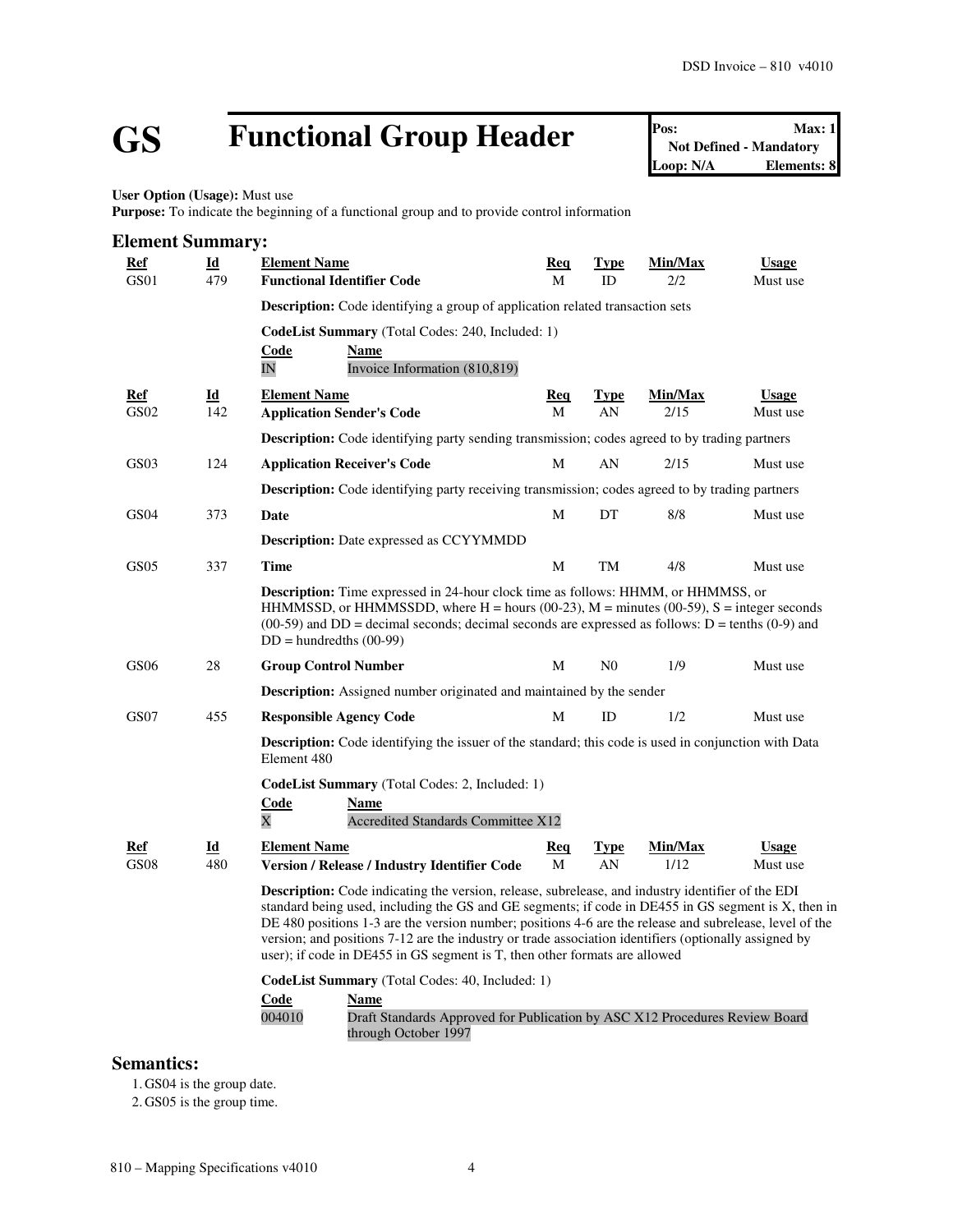3.The data interchange control number GS06 in this header must be identical to the same data element in the associated functional group trailer, GE02.

#### **Comments:**

1. A functional group of related transaction sets, within the scope of X12 standards, consists of a collection of similar transaction sets enclosed by a functional group header and a functional group trailer.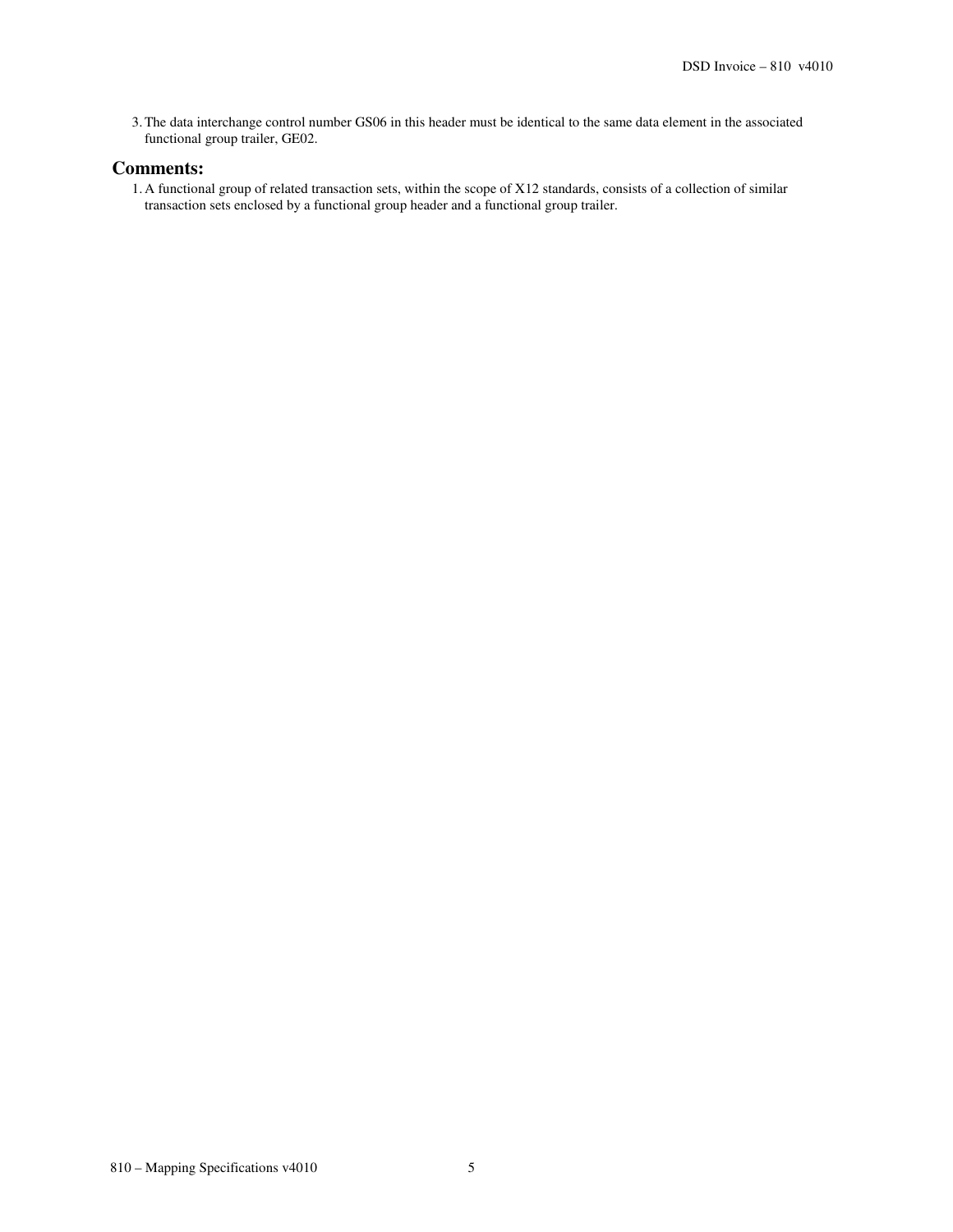# **ST Transaction Set Header Pos: 010 Max: 1**<br> **Pos: 010 Max: 1**<br> **Loop: N/A Elements: 2**

**Heading - Mandatory Elements: 2** 

**User Option (Usage):** Must use

**Purpose:** To indicate the start of a transaction set and to assign a control number

### **Element Summary: Ref Id Element Name Req Type Min/Max Usage** ST01 143 **Transaction Set Identifier Code** M ID 3/3 Must use **Description:** Code uniquely identifying a Transaction Set **CodeList Summary** (Total Codes: 298, Included: 1) **Code Name**<br>810 **Invoic** Invoice **Ref Id Element Name Req Type Min/Max Usage** ST02 329 **Transaction Set Control Number** M AN 4/9 Must use **Description:** Identifying control number that must be unique within the transaction set functional

group assigned by the originator for a transaction set

#### **Semantics:**

1.The transaction set identifier (ST01) used by the translation routines of the interchange partners to select the appropriate transaction set definition (e.g., 810 selects the Invoice Transaction Set).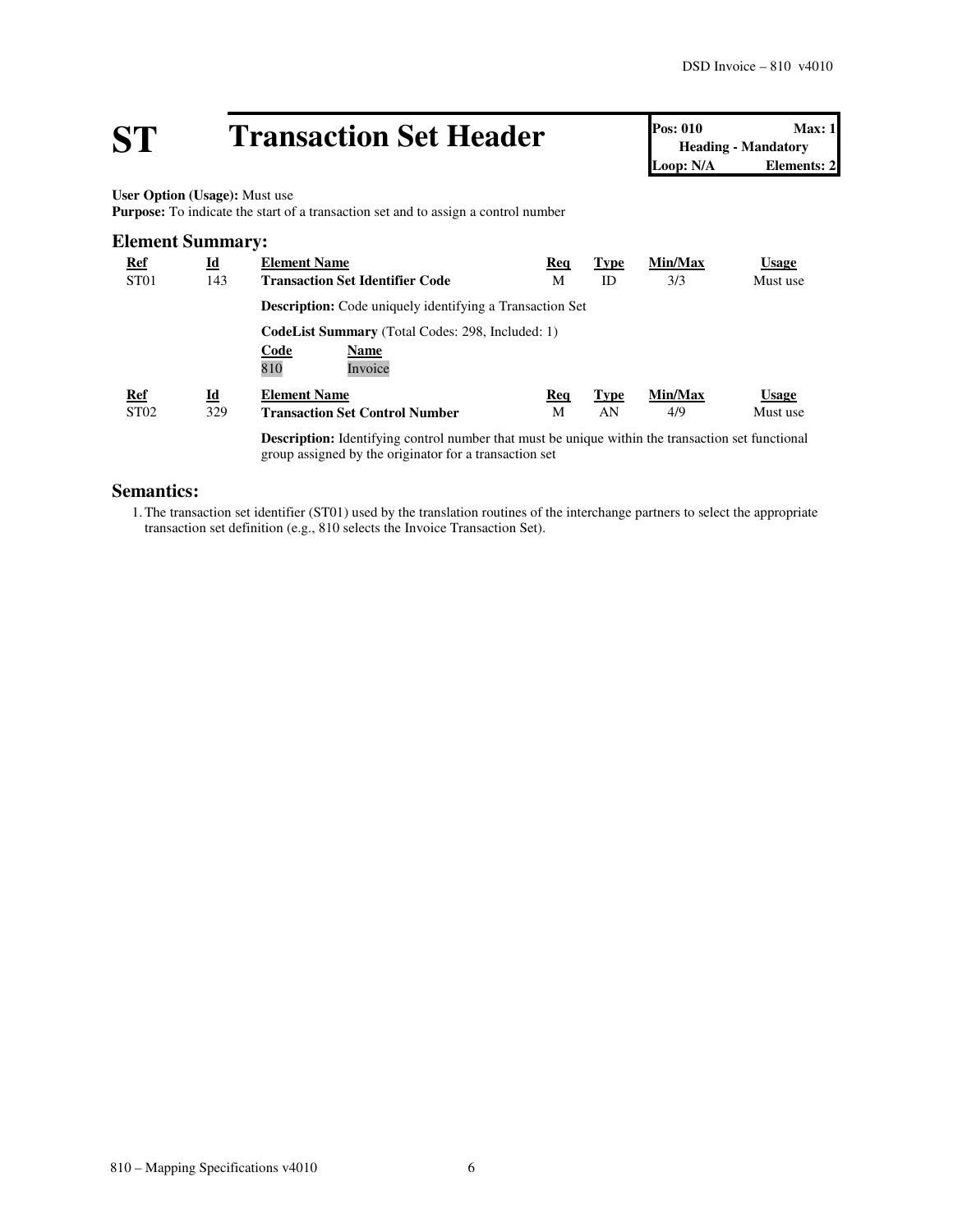## **BIG** Beginning Segment for Invoice

| Pos: 020                   | Max: 1             |
|----------------------------|--------------------|
| <b>Heading - Mandatory</b> |                    |
| Loop: N/A                  | <b>Elements: 2</b> |

**User Option (Usage):** Must use

Purpose: To indicate the beginning of an invoice transaction set and transmit identifying numbers and dates

| <b>Element Summary:</b> |                                  |                                                                                    |          |                   |                |                          |  |  |
|-------------------------|----------------------------------|------------------------------------------------------------------------------------|----------|-------------------|----------------|--------------------------|--|--|
| <u>Ref</u><br>BIG01     | $\underline{\mathbf{Id}}$<br>373 | <b>Element Name</b><br>Date                                                        | Req<br>M | <b>Type</b><br>DT | Min/Max<br>8/8 | <b>Usage</b><br>Must use |  |  |
|                         |                                  | <b>Description:</b> Date expressed as CCYYMMDD<br><b>Invoice Date</b>              |          |                   |                |                          |  |  |
| BIG02                   | 76                               | <b>Invoice Number</b>                                                              | M        | AN                | 1/22           | Must use                 |  |  |
|                         |                                  | <b>Description:</b> Identifying number assigned by issuer<br><b>Invoice Number</b> |          |                   |                |                          |  |  |
|                         |                                  | Alphanumeric only, no other characters                                             |          |                   |                |                          |  |  |
|                         |                                  |                                                                                    |          |                   |                |                          |  |  |

| BIG07 | 640 | <b>Transaction Type Code</b>                                |  | Must use |
|-------|-----|-------------------------------------------------------------|--|----------|
|       |     | <b>Description:</b> Code specifying the type of Transaction |  |          |
|       |     | For Credits: 'CR' or 'CN' acceptable                        |  |          |

#### **Semantics:**

1.BIG01 is the invoice issue date.

2.BIG03 is the date assigned by the purchaser to purchase order.

3.BIG10 indicates the consolidated invoice number. When BIG07 contains code CI, BIG10 is not used.

#### **Comments:**

1.BIG07 is used only to further define the type of invoice when needed.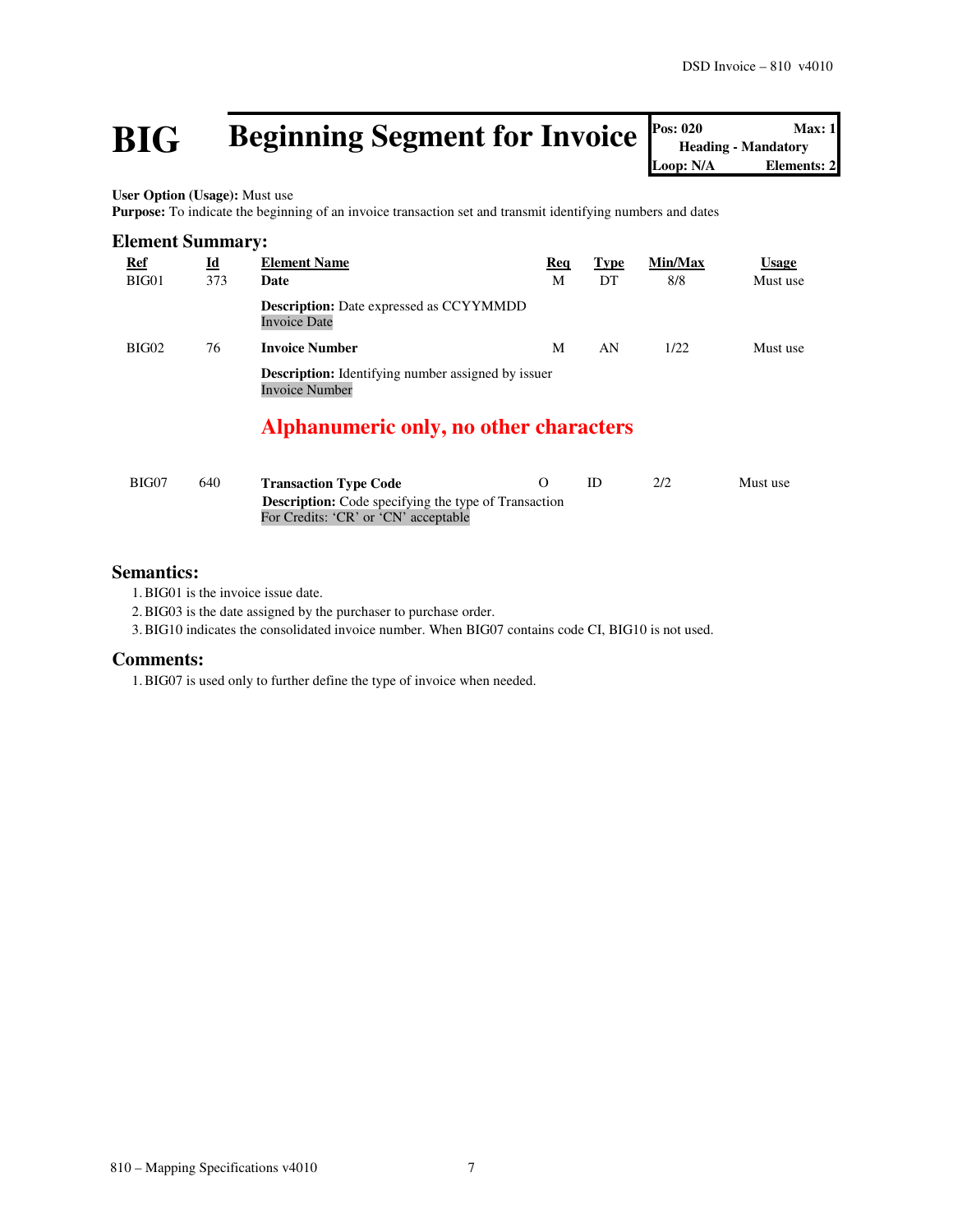# **REF Reference Identification Pos: 050 Max: 12**<br> **Loop: N/A Elements: 2**<br> **Loop: N/A Elements: 2**

**Heading - Optional Elements: 2** 

**User Option (Usage):** Must use **Purpose:** To specify identifying information

### **IT IS MANDATORY TO SEND REF SEGMENT INCLUDING REF02 FOR 810 – INVOICE.**

#### **Element Summary:**

| <b>Ref</b>        | $\underline{\mathbf{Id}}$ | <b>Element Name</b>                                                                                          | <b>Req</b> | <b>Type</b> | Min/Max | <b>Usage</b> |
|-------------------|---------------------------|--------------------------------------------------------------------------------------------------------------|------------|-------------|---------|--------------|
| REF01             | 128                       | <b>Reference Identification Qualifier</b>                                                                    | М          | ID          | 2/3     | Must use     |
|                   |                           | <b>Description:</b> Code qualifying the Reference Identification                                             |            |             |         |              |
|                   |                           | <b>CodeList Summary</b> (Total Codes: 1503, Included: 1)                                                     |            |             |         |              |
|                   |                           | Code<br><b>Name</b>                                                                                          |            |             |         |              |
|                   |                           | <b>VR</b><br>Vendor ID Number                                                                                |            |             |         |              |
| <b>Ref</b>        | $\underline{\mathbf{Id}}$ | <b>Element Name</b>                                                                                          | Req        | <b>Type</b> | Min/Max | <b>Usage</b> |
| REF <sub>02</sub> | 127                       | <b>Reference Identification</b>                                                                              | X          | AN          | 1/30    | Must use     |
|                   |                           | <b>Description:</b> Reference information as defined for a particular Transaction Set or as specified by the |            |             |         |              |
|                   |                           | Reference Identification Qualifier                                                                           |            |             |         |              |
|                   |                           | <b>CVS Vendor Number</b>                                                                                     |            |             |         |              |

### **Syntax Rules:**

1.R0203 - At least one of REF02 or REF03 is required.

#### **Semantics:**

1.REF04 contains data relating to the value cited in REF02.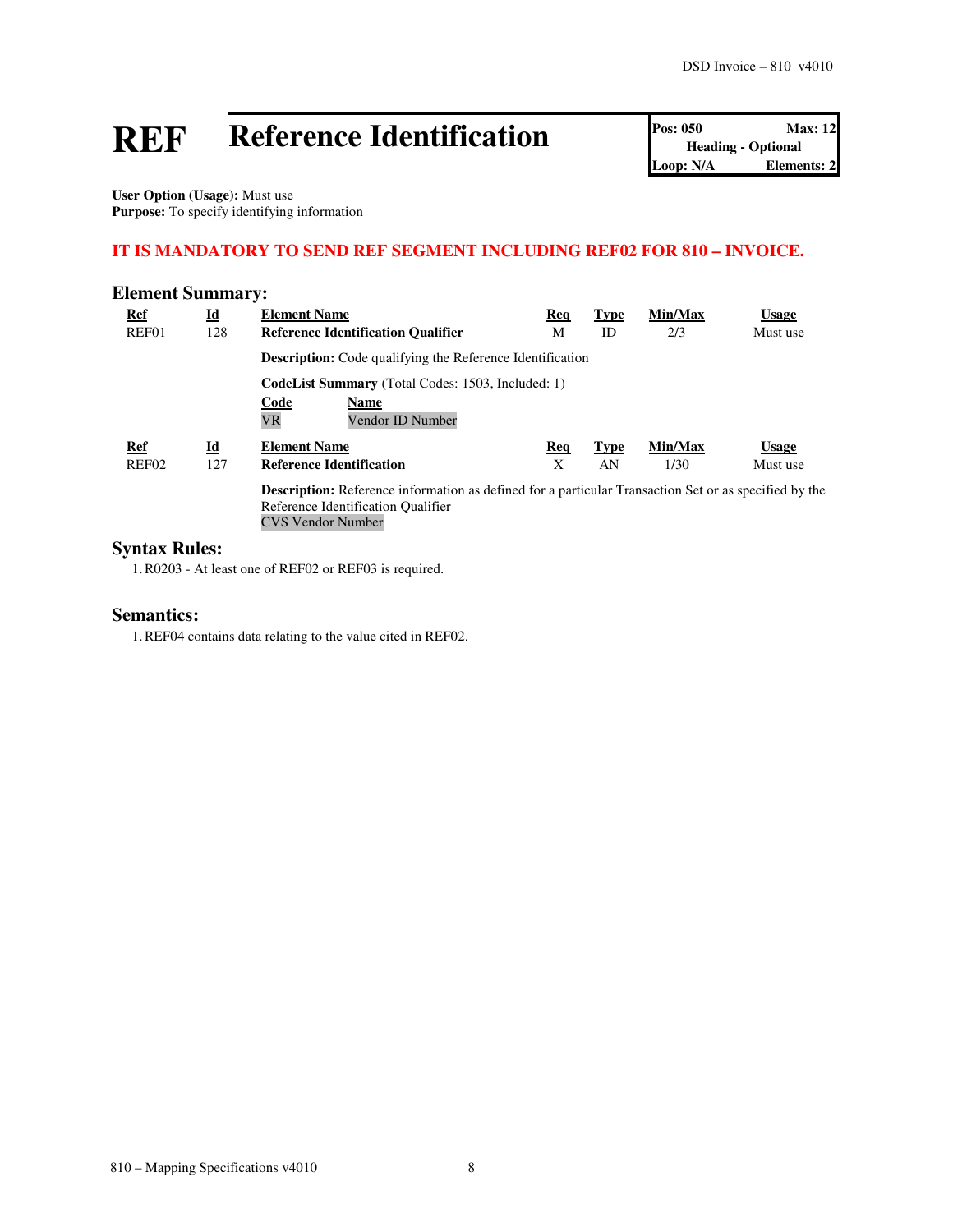| <b>Loop Name</b>                                                     | <b>Pos: 070</b> | Repeat: 200          |  |
|----------------------------------------------------------------------|-----------------|----------------------|--|
|                                                                      | <b>Optional</b> |                      |  |
|                                                                      | Loop: N1        | <b>Elements: N/A</b> |  |
| <b>User Option (Usage):</b> Must use                                 |                 |                      |  |
| Purpose: To identify a party by type of organization, name, and code |                 |                      |  |

### **Loop Summary:**

| Pos<br>$\sim$ | Id             | <b>Segment Name</b> | Req | <b>Max Use</b> | Repeat | <b>Usage</b> |
|---------------|----------------|---------------------|-----|----------------|--------|--------------|
| 070           | N <sub>1</sub> | Name                |     |                |        | Must use     |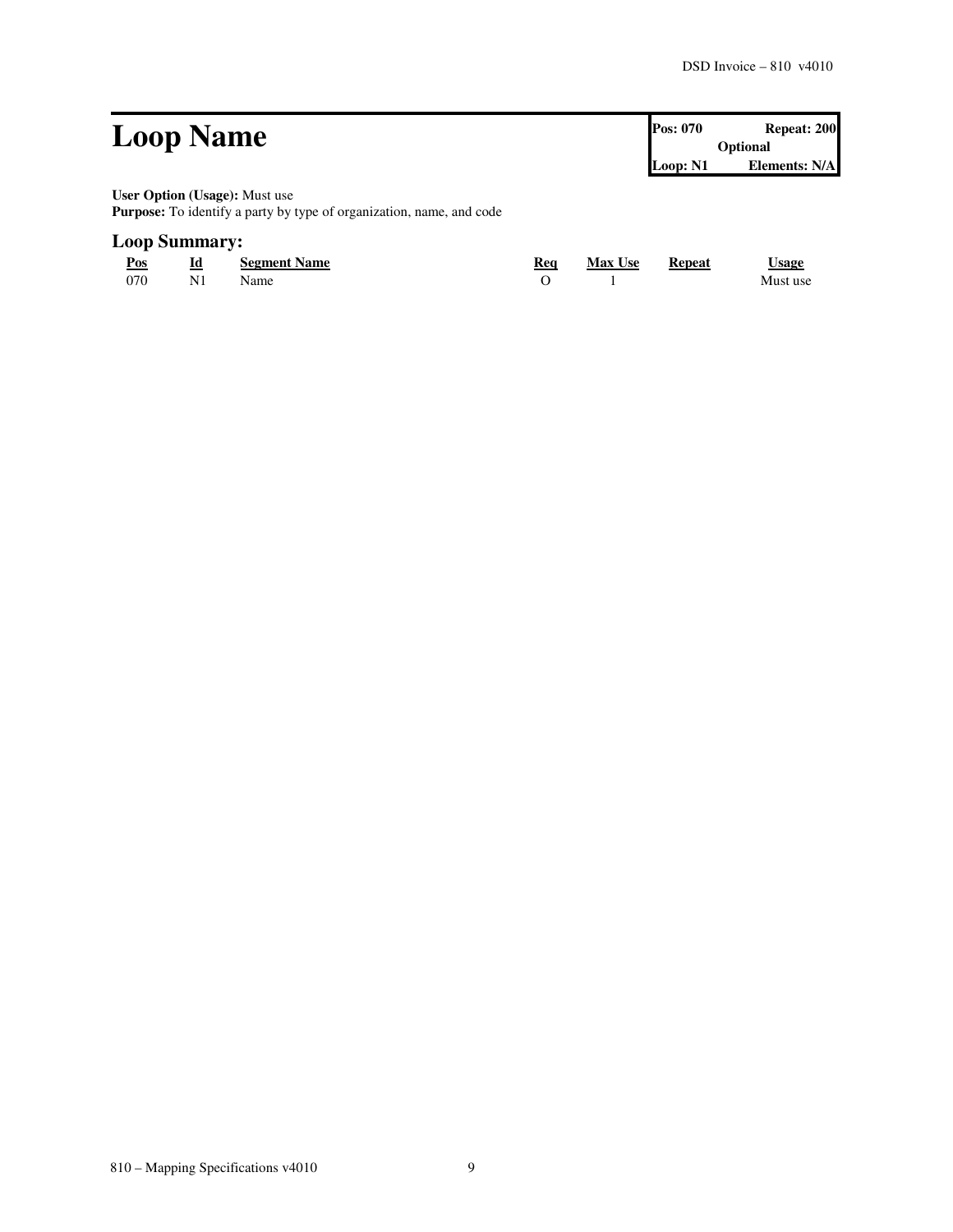| N1                            |                                 | <b>Name</b>                                                                                                                                                                                                                |                 |                   | Pos: 070<br>Loop: N1 | Max:1<br><b>Heading - Optional</b><br><b>Elements: 4</b> |
|-------------------------------|---------------------------------|----------------------------------------------------------------------------------------------------------------------------------------------------------------------------------------------------------------------------|-----------------|-------------------|----------------------|----------------------------------------------------------|
| User Option (Usage): Must use |                                 | Purpose: To identify a party by type of organization, name, and code                                                                                                                                                       |                 |                   |                      |                                                          |
| <b>Element Summary:</b>       |                                 |                                                                                                                                                                                                                            |                 |                   |                      |                                                          |
| Ref<br>N <sub>101</sub>       | $\underline{\mathbf{Id}}$<br>98 | <b>Element Name</b><br><b>Entity Identifier Code</b>                                                                                                                                                                       | Req<br>M        | <b>Type</b><br>ID | Min/Max<br>2/3       | <b>Usage</b><br>Must use                                 |
|                               |                                 | <b>Description:</b> Code identifying an organizational entity, a physical location, property or an individual<br><b>CodeList Summary</b> (Total Codes: 1312, Included: 2)<br>Name<br>Code<br>Ship To<br><b>ST</b>          |                 |                   |                      |                                                          |
| Ref<br>N102                   | $\underline{\mathbf{Id}}$<br>93 | <b>Element Name</b><br><b>Name</b>                                                                                                                                                                                         | <u>Req</u><br>X | <b>Type</b><br>AN | Min/Max<br>1/60      | <b>Usage</b><br>Must use                                 |
|                               |                                 | Description: Free-form name                                                                                                                                                                                                |                 |                   |                      |                                                          |
| N <sub>103</sub>              | 66                              | <b>Identification Code Qualifier</b>                                                                                                                                                                                       | X               | ID                | 1/2                  | Used                                                     |
|                               |                                 | <b>Description:</b> Code designating the system/method of code structure used for Identification Code (67)<br>CodeList Summary (Total Codes: 215, Included: 1)<br>Code<br>Name<br>92<br>Assigned by Buyer or Buyer's Agent |                 |                   |                      |                                                          |
| Ref<br>N104                   | $\underline{\mathbf{Id}}$<br>67 | <b>Element Name</b><br><b>Identification Code</b>                                                                                                                                                                          | Req<br>X        | <b>Type</b><br>AN | Min/Max<br>2/80      | <b>Usage</b><br>Used                                     |
|                               |                                 | <b>Description:</b> Code identifying a party or other code<br>5 Character Store Number                                                                                                                                     |                 |                   |                      |                                                          |

#### **Syntax Rules:**

1.R0203 - At least one of N102 or N103 is required.

2. P0304 - If either N103 or N104 is present, then the other is required.

#### **Comments:**

1.This segment, used alone, provides the most efficient method of providing organizational identification. To obtain this efficiency the "ID Code" (N104) must provide a key to the table maintained by the transaction processing party.

2. N105 and N106 further define the type of entity in N101.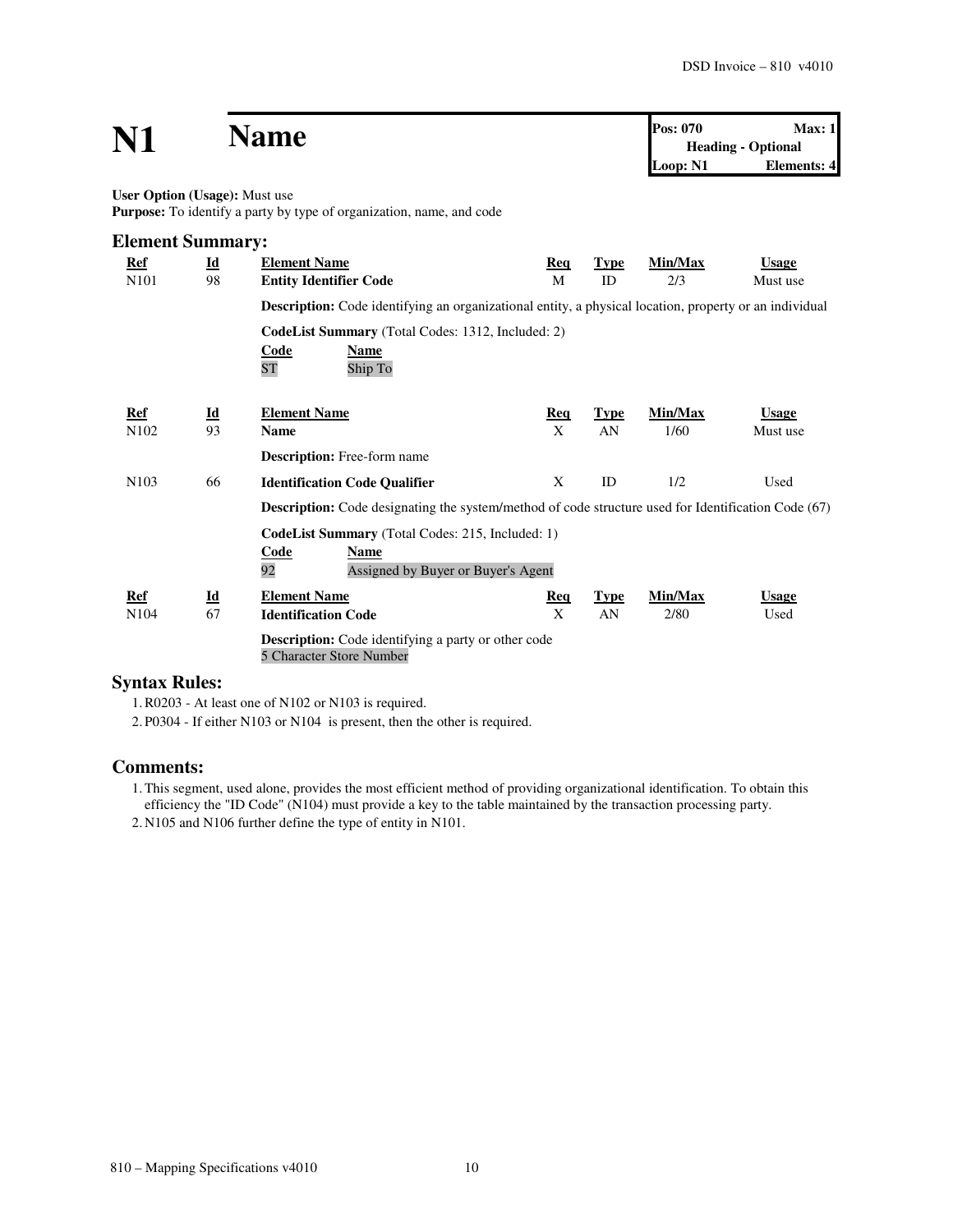## **ITD Terms of Sale/Deferred Terms of Sale**

**Pos: 130 Max: >1**

**Heading - Optional Loop: N/A Elements: 3**

 **User Option (Usage):** Must use **Purpose:** To specify terms of sale

| <b>Element Summary:</b>  |                           |                                                                                                                                                                     |                 |                      |                |                      |
|--------------------------|---------------------------|---------------------------------------------------------------------------------------------------------------------------------------------------------------------|-----------------|----------------------|----------------|----------------------|
| Ref                      | Id                        | <b>Element Name</b>                                                                                                                                                 | <u>Req</u>      | <b>Type</b>          | Min/Max        | <b>Usage</b>         |
| ITD01                    | 336                       | <b>Terms Type Code</b>                                                                                                                                              | $\Omega$        | ID                   | 2/2            | Must use             |
|                          |                           | <b>Description:</b> Code identifying type of payment terms                                                                                                          |                 |                      |                |                      |
|                          |                           | CodeList Summary (Total Codes: 65, Included: 1)                                                                                                                     |                 |                      |                |                      |
|                          |                           | <u>Code</u><br>Name                                                                                                                                                 |                 |                      |                |                      |
|                          |                           | 01<br><b>Basic</b><br>02<br>End of Month (EOM)                                                                                                                      |                 |                      |                |                      |
|                          |                           | 04<br>Deferred or Installment                                                                                                                                       |                 |                      |                |                      |
|                          |                           | 07<br>Extended                                                                                                                                                      |                 |                      |                |                      |
| Ref                      | Id                        | <b>Element Name</b>                                                                                                                                                 | Req             | <b>Type</b>          | Min/Max        | <b>Usage</b>         |
| ITD <sub>02</sub>        | 333                       | <b>Terms Basis Date Code</b>                                                                                                                                        | $\Omega$        | ID                   | 1/2            | Must use             |
|                          |                           | Description: Code identifying the beginning of the terms period                                                                                                     |                 |                      |                |                      |
|                          |                           | CodeList Summary (Total Codes: 17, Included: 1)                                                                                                                     |                 |                      |                |                      |
|                          |                           | Code<br>Name                                                                                                                                                        |                 |                      |                |                      |
|                          |                           | <b>Receipt of Goods</b><br>15<br>$\overline{4}$<br><b>Specified Date</b>                                                                                            |                 |                      |                |                      |
|                          |                           |                                                                                                                                                                     |                 |                      |                |                      |
| Ref<br>ITD <sub>03</sub> | Id<br>338                 | <b>Element Name</b><br><b>Terms Discount Percent</b>                                                                                                                | Req<br>$\Omega$ | Type<br>$\mathsf{R}$ | Min/Max<br>1/6 | <b>Usage</b><br>Used |
|                          |                           |                                                                                                                                                                     |                 |                      |                |                      |
|                          |                           | <b>Description:</b> Terms discount percentage, expressed as a percent, available to the purchaser if an<br>Invoice is paid on or before the Terms Discount Due Date |                 |                      |                |                      |
| Ref                      | $\underline{\mathbf{Id}}$ | <b>Element Name</b>                                                                                                                                                 | <b>Req</b>      | <b>Type</b>          | Min/Max        | <b>Usage</b>         |
| ITD <sub>04</sub>        | 370                       | <b>Terms Discount Due Date</b>                                                                                                                                      | $\Omega$        | DT                   | 8/8            | Used                 |
|                          |                           | <b>Description:</b> Date payment is due if discount is to be earned<br>expressed in format CCYYMMDD                                                                 |                 |                      |                |                      |
| Ref                      | $\underline{\mathbf{Id}}$ | <b>Element Name</b>                                                                                                                                                 | <b>Req</b>      | <b>Type</b>          | Min/Max        | <b>Usage</b>         |
| ITD <sub>05</sub>        | 351                       | <b>Terms Discount Days Due</b>                                                                                                                                      | $\Omega$        | N <sub>0</sub>       | 1/3            | Used                 |
|                          |                           | <b>Description:</b> Number of days in the terms discount period by which payment is due if terms discount<br>is earned                                              |                 |                      |                |                      |
| Ref                      | $\underline{\mathbf{Id}}$ | <b>Element Name</b>                                                                                                                                                 | <b>Req</b>      | <u>Type</u>          | Min/Max        | <b>Usage</b>         |
| ITD <sub>06</sub>        | 446                       | <b>Terms Net Due Date</b>                                                                                                                                           | $\Omega$        | DT                   | 8/8            | Used                 |
|                          |                           | Description: Date when total invoice amount becomes due expressed in format CCYYMMDD                                                                                |                 |                      |                |                      |
|                          |                           |                                                                                                                                                                     |                 |                      |                |                      |
| Ref                      | Id                        | <b>Element Name</b>                                                                                                                                                 | Req             | Type                 | Min/Max        | <b>Usage</b>         |
| ITD07                    | 386                       | <b>Terms Net Days</b>                                                                                                                                               | $\Omega$        | N <sub>0</sub>       | 1/3            | Used                 |
|                          |                           |                                                                                                                                                                     |                 |                      |                |                      |

**Description:** Number of days until total invoice amount is due (discount not applicable)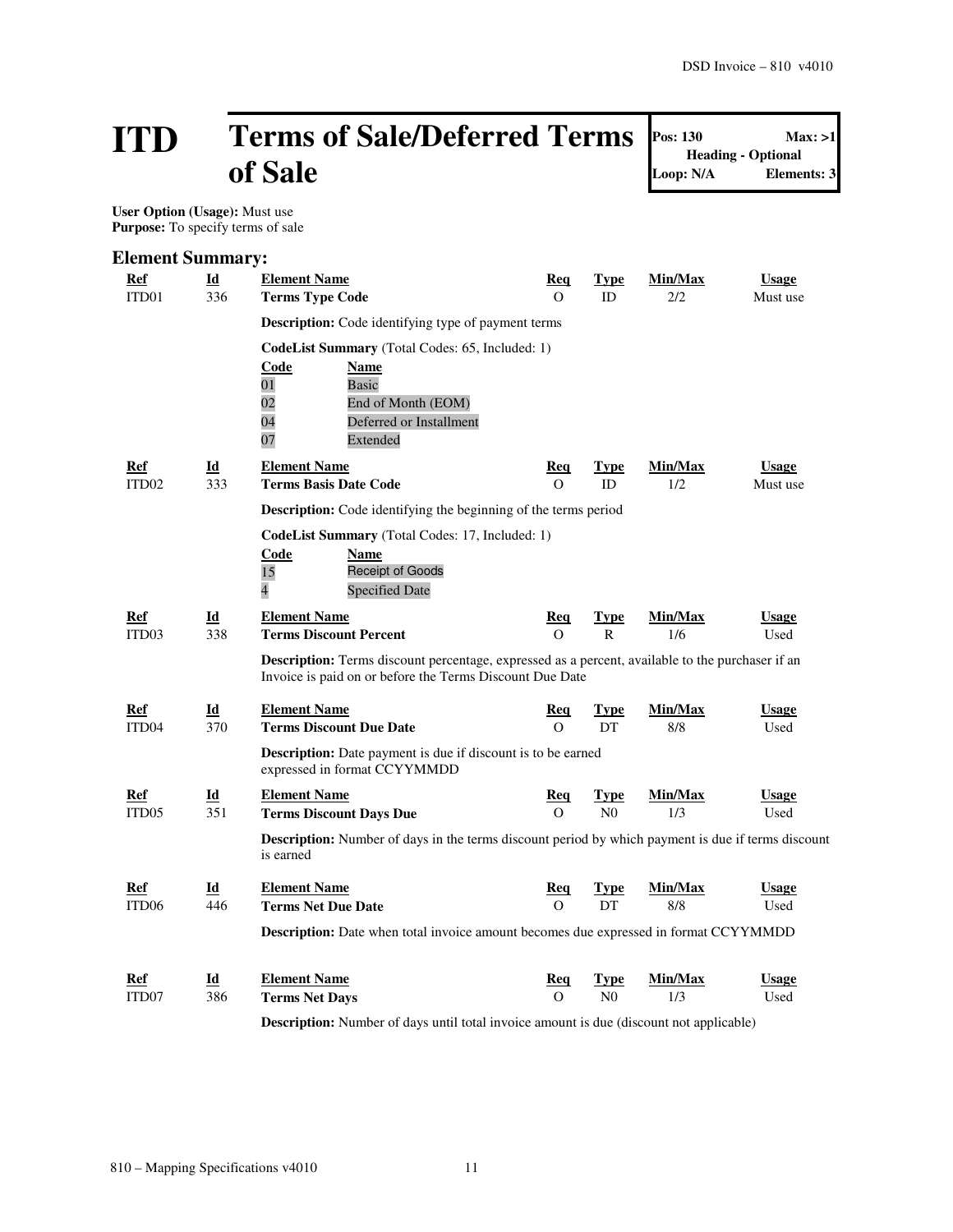| Ref               | $\underline{\mathbf{Id}}$ | <b>Element Name</b>                                                                                                   | Req      | <b>Type</b>    | Min/Max | <b>Usage</b> |
|-------------------|---------------------------|-----------------------------------------------------------------------------------------------------------------------|----------|----------------|---------|--------------|
| ITD <sub>09</sub> | 388                       | <b>Terms Deferred Due Date</b>                                                                                        | $\Omega$ | DT             | 8/8     | Used         |
|                   |                           | <b>Description:</b> Date deferred payment or percent of invoice payable is due expressed in format<br><b>CCYYMMDD</b> |          |                |         |              |
| Ref               | $\underline{\mathbf{Id}}$ | <b>Element Name</b>                                                                                                   | Req      | <b>Type</b>    | Min/Max | <u>Usage</u> |
| ITD <sub>10</sub> | 389                       | <b>Deferred Amount Due</b>                                                                                            | $\Omega$ | N <sub>2</sub> | 1/10    | Used         |
|                   |                           | <b>Description:</b> Deferred amount due for payment                                                                   |          |                |         |              |
| Ref               | $\underline{\mathbf{Id}}$ | <b>Element Name</b>                                                                                                   | Req      | <b>Type</b>    | Min/Max | <u>Usage</u> |
| ITD <sub>11</sub> | 342                       | <b>Percent of Invoice Payable</b>                                                                                     | $\Omega$ | R              | 1/5     | Used         |
|                   |                           | <b>Description:</b> Amount of invoice payable expressed in percent                                                    |          |                |         |              |

#### **Syntax Rules:**

1.L03040513 - If ITD03 is present, then at least one of ITD04, ITD05 or ITD13 is required.

2.L08040513 - If ITD08 is present, then at least one of ITD04, ITD05 or ITD13 is required.

3.L091011 - If ITD09 is present, then at least one of ITD10 or ITD11 is required.

#### **Semantics:**

1.ITD15 is the percentage applied to a base amount used to determine a late payment charge.

#### **Comments:**

1.If the code in ITD01 is "04", then ITD07 or ITD09 is required and either ITD10 or ITD11 is required; if the code in ITD01 is "05", then ITD06 or ITD07 is required.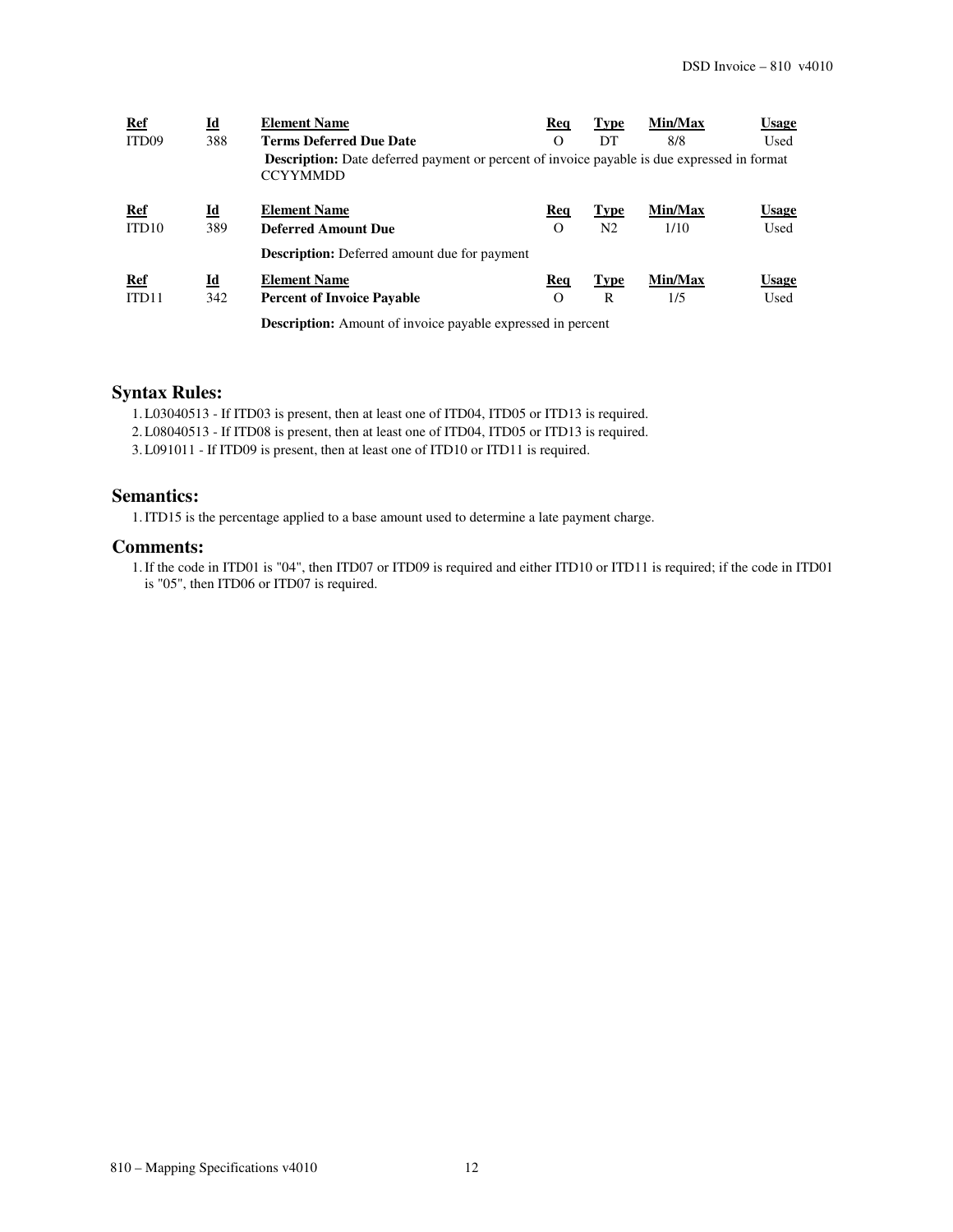# **DTM** Date/Time Reference **Pos:** 140 Max: 10<br>
Loop: N/A **Date/Time Reference**

**Heading - Optional Elements: 2** 

**User Option (Usage):** Must use **Purpose:** To specify pertinent dates and times

#### **Element Summary:**

| <b>Ref</b><br>DTM01 | $\underline{\mathbf{Id}}$<br>374 | <b>Element Name</b><br>Date/Time Qualifier                                                 | Req<br>М | <b>Type</b><br>ID | Min/Max<br>3/3 | <b>Usage</b><br>Must use |
|---------------------|----------------------------------|--------------------------------------------------------------------------------------------|----------|-------------------|----------------|--------------------------|
|                     |                                  | <b>Description:</b> Code specifying type of date or time, or both date and time            |          |                   |                |                          |
|                     |                                  | <b>CodeList Summary</b> (Total Codes: 1112, Included: 1)<br>Code<br>Name<br>011<br>Shipped |          |                   |                |                          |
| <b>Ref</b><br>DTM02 | Id<br>373                        | <b>Element Name</b><br>Date                                                                | Req<br>Х | <b>Type</b><br>DT | Min/Max<br>8/8 | Usage<br>Must use        |
|                     |                                  | <b>Description:</b> Date expressed as CCYYMMDD                                             |          |                   |                |                          |

### **Syntax Rules:**

1.R020305 - At least one of DTM02, DTM03 or DTM05 is required.

2.C0403 - If DTM04 is present, then DTM03 is required.

3. P0506 - If either DTM05 or DTM06 is present, then the other is required.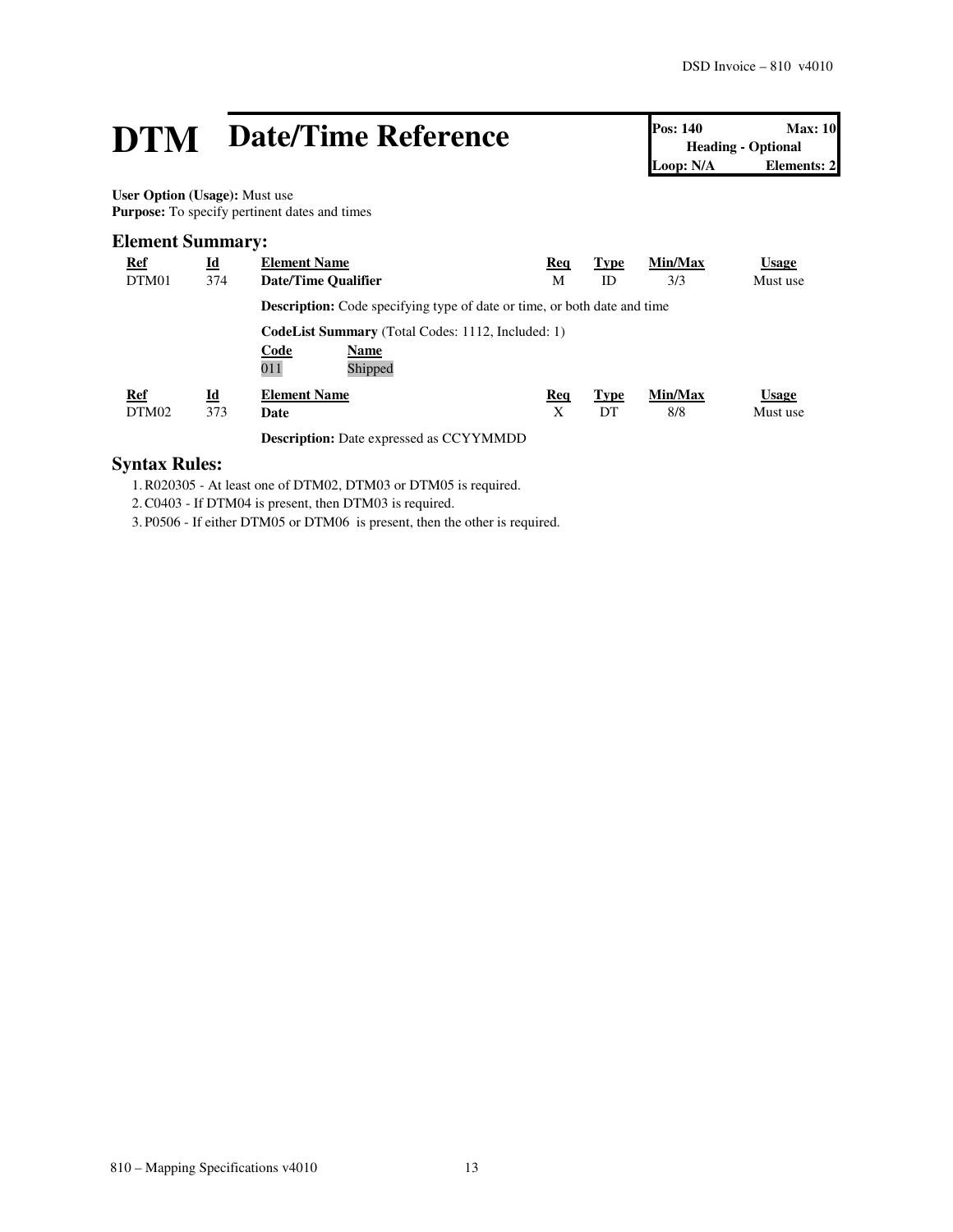## **Loop Baseline Item Data (Invoice)** Pos: 010 Repeat: 200000

**Optional Loop: IT1 Elements: N/A**

#### **User Option (Usage):** Must use

Purpose: To specify the basic and most frequently used line item data for the invoice and related transactions

#### **Loop Summary:**

| Pos | <u>Id</u>       | <b>Segment Name</b>          | Req | <b>Max Use</b> | <b>Repeat</b> | Usage    |
|-----|-----------------|------------------------------|-----|----------------|---------------|----------|
| 010 | IT 1            | Baseline Item Data (Invoice) |     |                |               | Must use |
| 060 |                 | Loop PID                     |     |                | 1000          | Must use |
| 100 | PO <sub>4</sub> | <b>Item Physical Details</b> |     |                |               | Must use |
| 180 |                 | Loop SAC                     |     |                | 25            | Used     |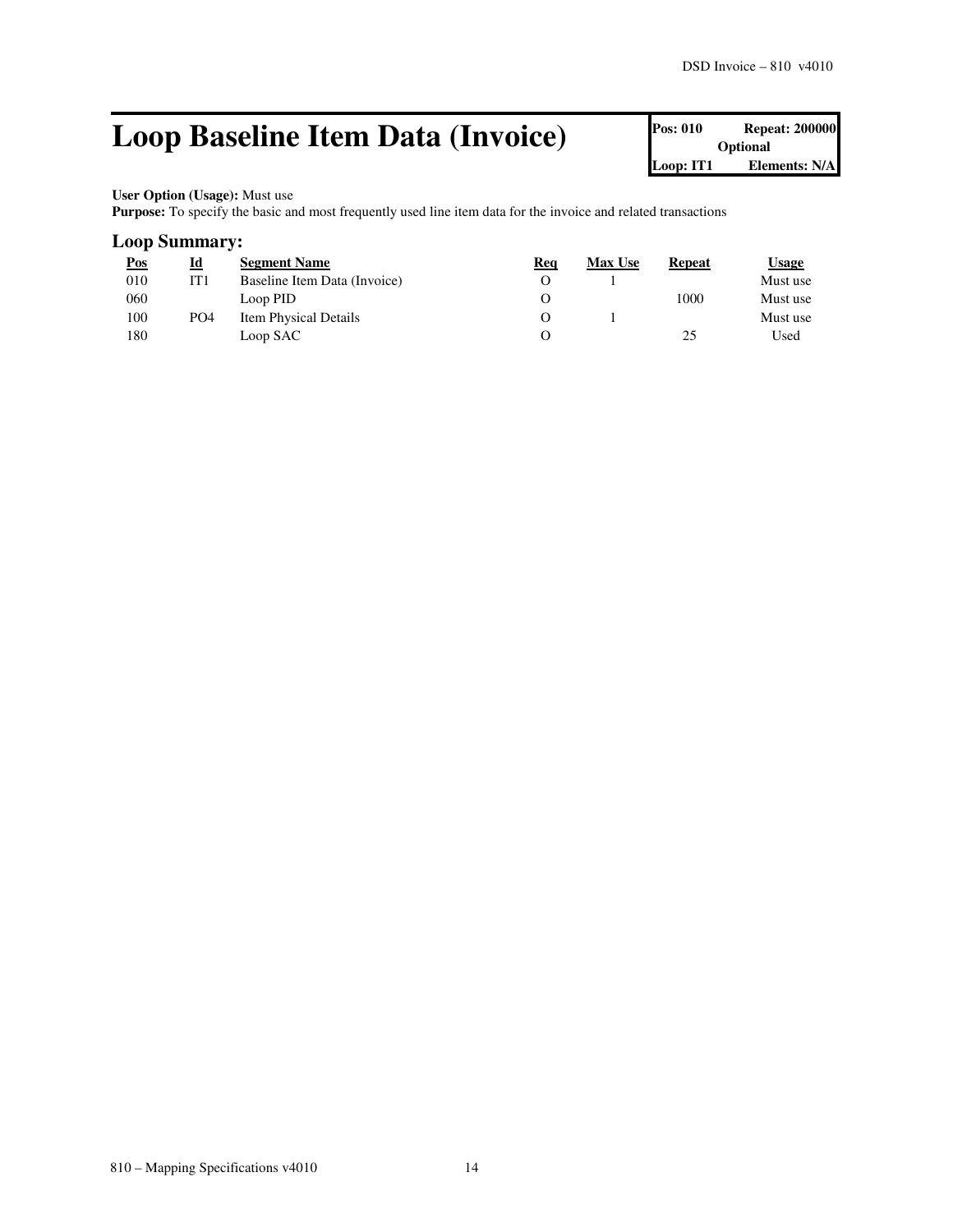## **IT1 Baseline Item Data (Invoice)**

| <b>Pos: 010</b> | Max:1                    |
|-----------------|--------------------------|
|                 | <b>Detail - Optional</b> |
| Loop: IT1       | Elements: 5              |

**User Option (Usage):** Must use

Purpose: To specify the basic and most frequently used line item data for the invoice and related transactions

#### **Element Summary:**

| <b>Ref</b> | $\mathbf{I}$ | <b>Element Name</b>   | Req | Type        | Min/Max | <b>Usage</b> |
|------------|--------------|-----------------------|-----|-------------|---------|--------------|
| IT102      |              | 358 Quantity Invoiced |     | $\mathbf R$ | 1/10    | Must use     |

**Description:** Number of units invoiced (supplier units)

### **For credits, please send the negative sign in front**

### **The quantity should either be sent as full cases or converted to eaches if not shipping a full case.**

| IT103               | 355                              | Unit or Basis for Measurement Code                                                                                                                                                                 | X                          | ID                          | 2/2             | Must use                 |
|---------------------|----------------------------------|----------------------------------------------------------------------------------------------------------------------------------------------------------------------------------------------------|----------------------------|-----------------------------|-----------------|--------------------------|
|                     |                                  | Description: Code specifying the units in which a value is being expressed, or manner in which a<br>measurement has been taken                                                                     |                            |                             |                 |                          |
|                     |                                  | <b>CodeList Summary</b> (Total Codes: 794, Included: 1)<br>Code<br>Name<br>PC<br>Pieces<br>Eaches<br>EA<br>DZ<br>Dozens<br>CA<br>Cases                                                             |                            |                             |                 |                          |
| Ref<br><b>IT104</b> | $\underline{\mathbf{Id}}$<br>212 | <b>Element Name</b><br><b>Unit Price</b>                                                                                                                                                           | <b>Req</b><br>$\mathbf{X}$ | <b>Type</b><br>$\mathsf{R}$ | Min/Max<br>1/17 | <b>Usage</b><br>Must use |
|                     |                                  | <b>Description:</b> Price per unit of product, service, commodity, etc.                                                                                                                            |                            |                             |                 |                          |
| Ref                 | Id                               | <b>Element Name</b>                                                                                                                                                                                | Req                        | <b>Type</b>                 | Min/Max         | <b>Usage</b>             |
| IT106               | 235                              | <b>Product/Service ID Qualifier</b>                                                                                                                                                                | X                          | ID                          | 2/2             | Must use                 |
|                     |                                  | <b>Description:</b> Code identifying the type/source of the descriptive number used in Product/Service ID<br>(234)                                                                                 |                            |                             |                 |                          |
|                     |                                  | CodeList Summary (Total Codes: 477, Included: 1)<br>Code<br><b>Name</b><br>U.P.C. Consumer Package Code (1-5-5)<br>UI<br>If $RX - ND$ (NDC)<br>ND<br>U.P.C/EAN Consumer Package Code (2-5-5)<br>UD |                            |                             |                 |                          |
| Ref                 | $\underline{\mathbf{Id}}$        | <b>Element Name</b>                                                                                                                                                                                | Req                        | <b>Type</b>                 | Min/Max         | <b>Usage</b>             |
| <b>IT107</b>        | 234                              | <b>Product/Service ID</b>                                                                                                                                                                          | X                          | AN                          | 1/48            | Must use                 |
|                     |                                  | <b>Description:</b> Identifying number for a product or service<br>Item UPC Number or EAN<br>If $RX - NDC$ Code<br>If no UPC is available, will be Purchaser's Item Number (6 characters)          |                            |                             |                 |                          |
| <b>IT108</b>        | 235                              | <b>Product/Service ID Qualifier</b>                                                                                                                                                                | X                          | ID                          | 2/2             | Must use                 |
|                     |                                  | <b>Description:</b> Code identifying the type/source of the descriptive number used in Product/Service ID<br>(234)                                                                                 |                            |                             |                 |                          |
|                     |                                  | <b>CodeList Summary</b> (Total Codes: 477, Included: 1)                                                                                                                                            |                            |                             |                 |                          |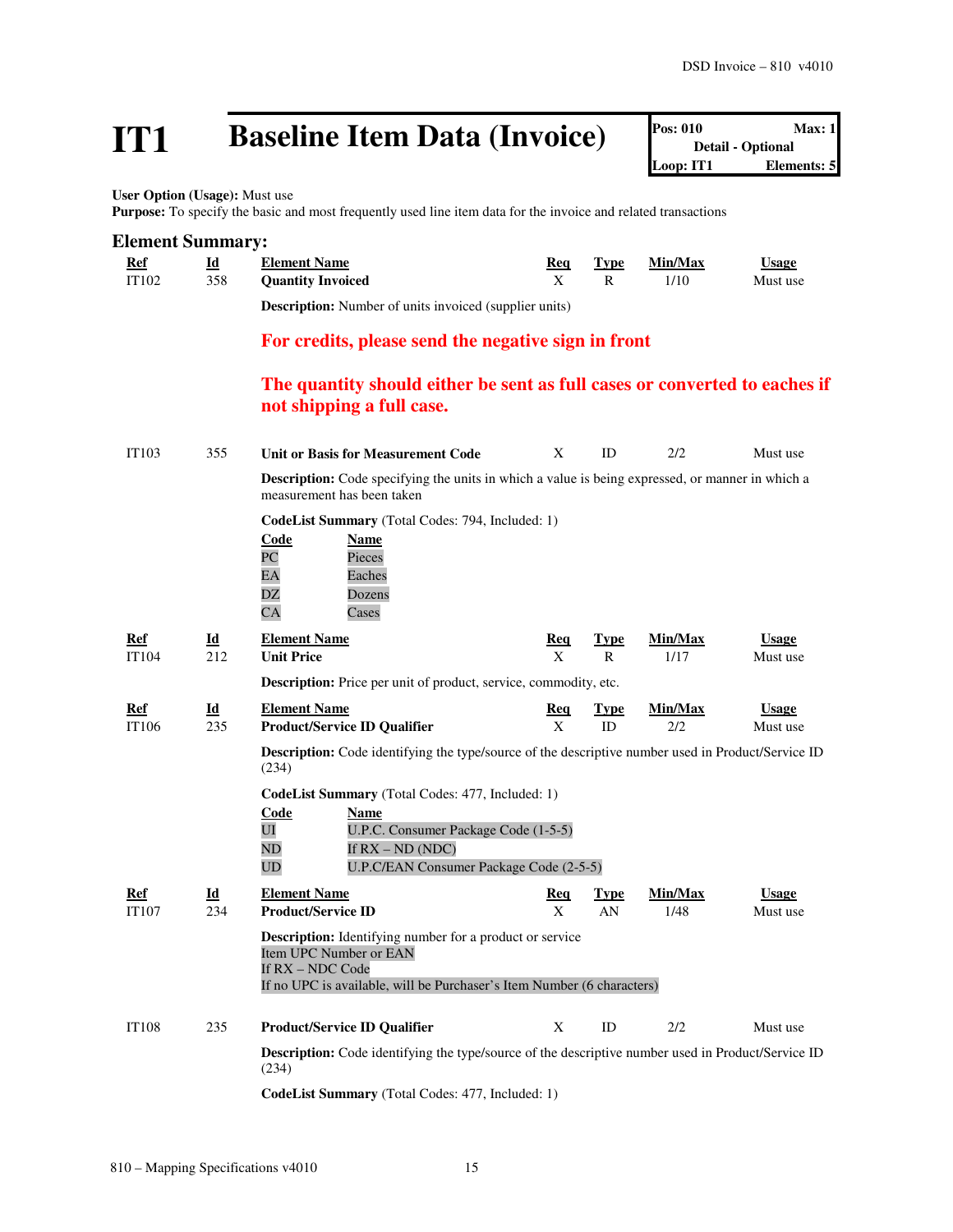|              |                                  | Code<br>Name<br>U.P.C./EAN Case Code (2-5-5) (Optional)<br><b>UA</b>                                               |     |                   |                 |              |
|--------------|----------------------------------|--------------------------------------------------------------------------------------------------------------------|-----|-------------------|-----------------|--------------|
| Ref<br>IT109 | $\underline{\mathbf{Id}}$<br>234 | <b>Element Name</b><br><b>Product/Service ID</b>                                                                   | Req | <b>Type</b><br>AN | Min/Max<br>1/48 | <b>Usage</b> |
|              |                                  | <b>Description:</b> Identifying number for a product or service<br>Case UPC Code (Optional)                        |     |                   |                 |              |
| IT110        | 235                              | <b>Product/Service ID Qualifier</b>                                                                                |     | ID.               | 2/2             |              |
|              |                                  | <b>Description:</b> Code identifying the type/source of the descriptive number used in Product/Service ID<br>(234) |     |                   |                 |              |
|              |                                  | <b>CodeList Summary</b> (Total Codes: 477, Included: 1)                                                            |     |                   |                 |              |
|              |                                  | Code<br>Name<br>PI<br><b>Purchaser's Item Code</b>                                                                 |     |                   |                 |              |
| Ref          | $\underline{\mathbf{Id}}$        | <b>Element Name</b>                                                                                                | Req | <b>Type</b>       | Min/Max         | <b>Usage</b> |
| IT111        | 234                              | <b>Product/Service ID</b>                                                                                          |     | AN                | 1/48            |              |
|              |                                  | <b>Description:</b> Identifying number for a product or service<br><b>CVS</b> Item Number                          |     |                   |                 |              |

#### **Syntax Rules:**

1. P020304 - If either IT102, IT103 or IT104 are present, then the others are required. 2. P0607 - If either IT106 or IT107 is present, then the other is required. 3. P0809 - If either IT108 or IT109 is present, then the other is required. 4. P1011 - If either IT110 or IT111 is present, then the other is required. 5. P1213 - If either IT112 or IT113 is present, then the other is required. 6. P1415 - If either IT114 or IT115 is present, then the other is required. 7. P1617 - If either IT116 or IT117 is present, then the other is required. 8. P1819 - If either IT118 or IT119 is present, then the other is required. 9. P2021 - If either IT120 or IT121 is present, then the other is required. 10. P2223 - If either IT122 or IT123 is present, then the other is required. 11. P2425 - If either IT124 or IT125 is present, then the other is required.

#### **Semantics:**

1.IT101 is the purchase order line item identification.

#### **Comments:**

- 1.Element 235/234 combinations should be interpreted to include products and/or services. See the Data Dictionary for a complete list of IDs.
- 2.IT106 through IT125 provide for ten different product/service IDs for each item. For example: Case, Color, Drawing No., U.P.C. No., ISBN No., Model No., or SKU.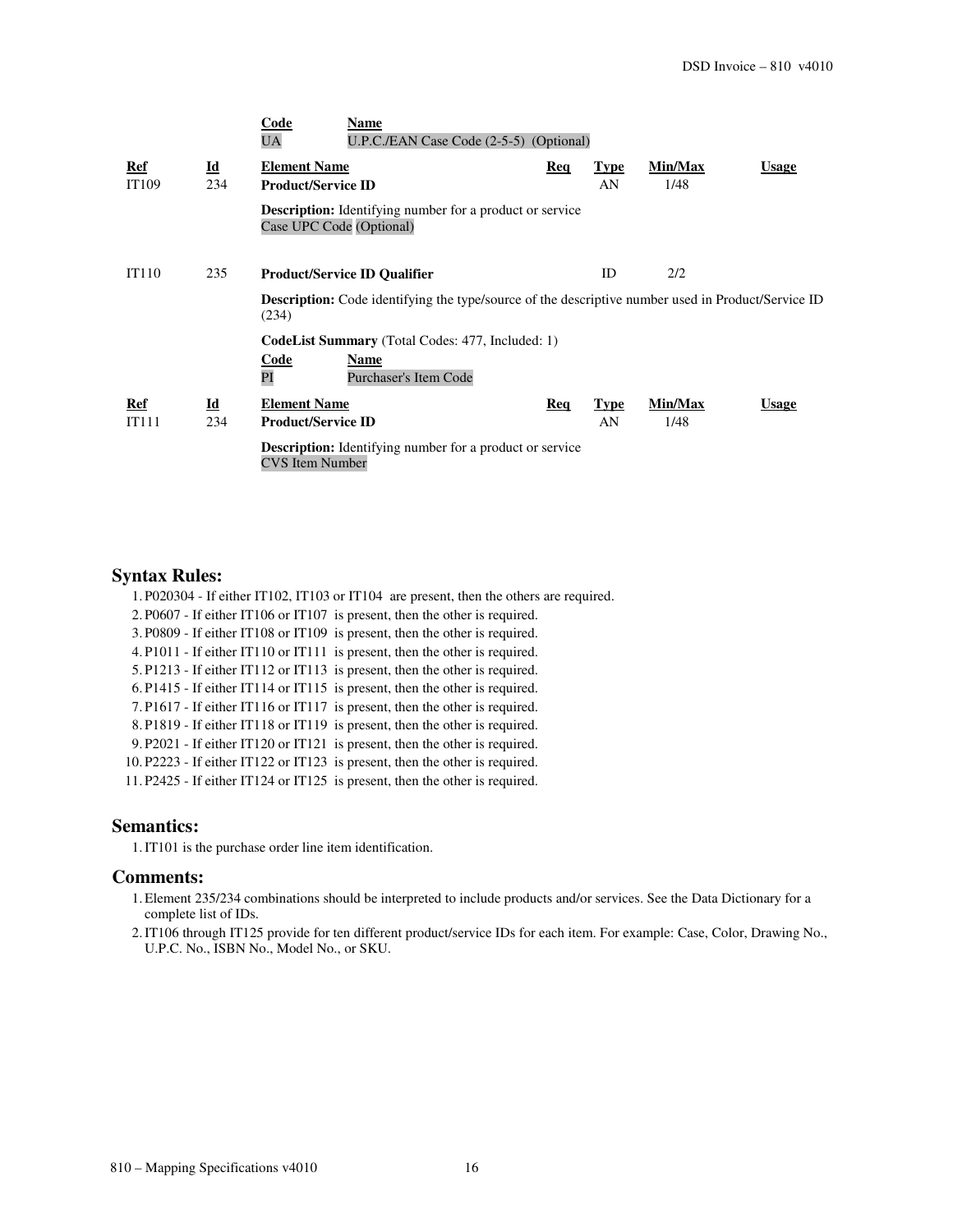## **Loop Product/Item Description Pos: 060 Repeat: 1000 Repeat: 1000**

**Optional Loop: PID Elements: N/A**

**User Option (Usage):** Must use

**Purpose:** To describe a product or process in coded or free-form format

#### **Loop Summary:**

| Pos<br>$\sim$ | Id   | <b>Segment Name</b>      | Req | <b>Max Use</b> | Repeat | $\cup$ sage |
|---------------|------|--------------------------|-----|----------------|--------|-------------|
| 060           | PID. | Product/Item Description |     |                |        | Must use    |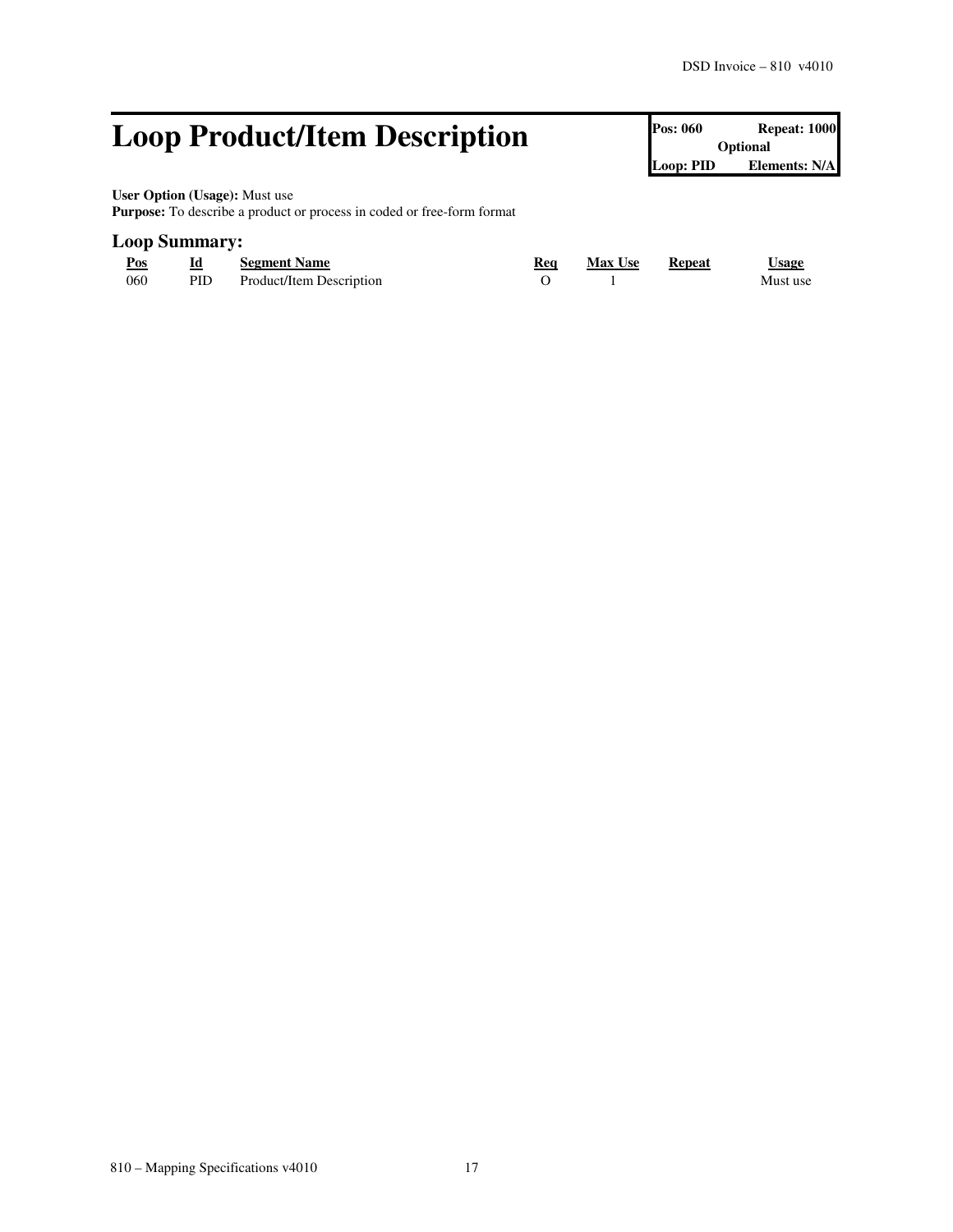# **PID Product/Item Description Pos: 060 Max: 1**<br> **Pos: 060 Detail** - Optional<br> **Loop: PID Elements: 2**

**Detail - Optional Elements: 2** 

**User Option (Usage):** Must use

**Purpose:** To describe a product or process in coded or free-form format

| <b>Element Summary:</b> |                           |                                                                                                                               |     |             |         |              |
|-------------------------|---------------------------|-------------------------------------------------------------------------------------------------------------------------------|-----|-------------|---------|--------------|
| <u>Ref</u>              | <u>Id</u>                 | <b>Element Name</b>                                                                                                           | Req | <b>Type</b> | Min/Max | <b>Usage</b> |
| PID <sub>01</sub>       | 349                       | <b>Item Description Type</b>                                                                                                  | М   | ID          | 1/1     | Must use     |
|                         |                           | <b>Description:</b> Code indicating the format of a description                                                               |     |             |         |              |
|                         |                           | <b>CodeList Summary</b> (Total Codes: 3, Included: 1)                                                                         |     |             |         |              |
|                         |                           | Code<br>Name<br>F<br>Free-form                                                                                                |     |             |         |              |
| <b>Ref</b>              | $\underline{\mathbf{Id}}$ | <b>Element Name</b>                                                                                                           | Req | <b>Type</b> | Min/Max | <b>Usage</b> |
| PID <sub>05</sub>       | 352                       | <b>Description</b>                                                                                                            | X   | AN          | 1/80    | Must use     |
|                         |                           | <b>Description:</b> A free-form description to clarify the related data elements and their content<br><b>Item Description</b> |     |             |         |              |

#### **Syntax Rules:**

- 1.C0403 If PID04 is present, then PID03 is required.
- 2.R0405 At least one of PID04 or PID05 is required.
- 3.C0703 If PID07 is present, then PID03 is required.
- 4.C0804 If PID08 is present, then PID04 is required.

5.C0905 - If PID09 is present, then PID05 is required.

#### **Semantics:**

- 1. Use PID03 to indicate the organization that publishes the code list being referred to.
- 2. PID04 should be used for industry-specific product description codes.
- 3. PID08 describes the physical characteristics of the product identified in PID04. A "Y" indicates that the specified attribute applies to this item; an "N" indicates it does not apply. Any other value is indeterminate.
- 4. PID09 is used to identify the language being used in PID05.

#### **Comments:**

- 1.If PID01 equals "F", then PID05 is used. If PID01 equals "S", then PID04 is used. If PID01 equals "X", then both PID04 and PID05 are used.
- 2. Use PID06 when necessary to refer to the product surface or layer being described in the segment.
- 3. PID07 specifies the individual code list of the agency specified in PID03.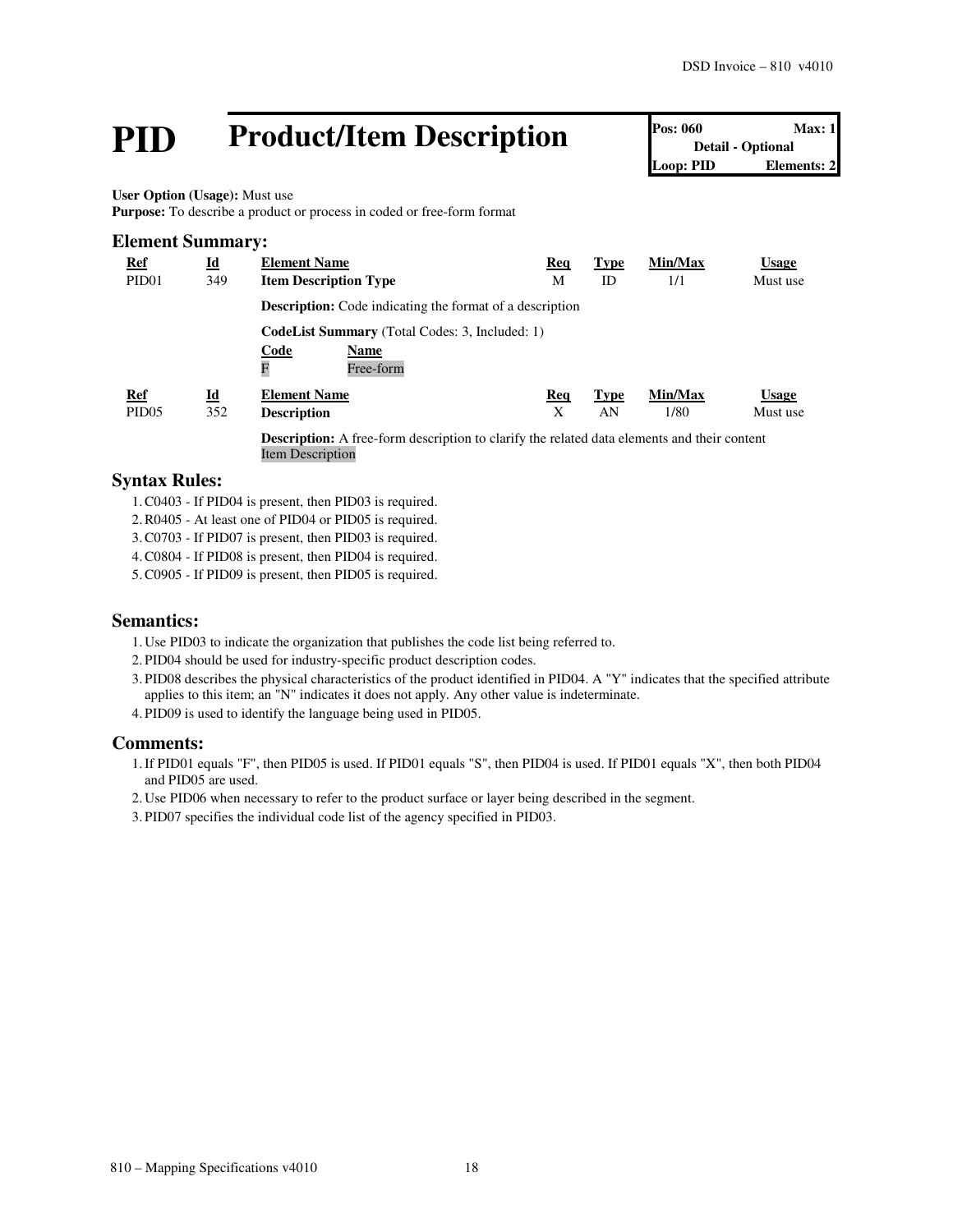# **PO4 Item Physical Details Pos: 100 Max: 1**<br> **Pos: 100 Max: 1**<br> **Detail - Optional**<br> **Loop: IT1 Elements: 1**

### **PO4 Segment must be sent only if IT103 (Unit of Measure) = 'CA' or 'DZ'. Please, don't send it when IT103 = 'PC' or 'EA'.**

#### **User Option (Usage): Purpose:** To specify the physical qualities, packaging, weights, and dimensions relating to the item

#### **Element Summary:**

| Ref   | Id  | <b>Element Name</b>                                                                                      | Rea |     | Type Min/Max | <b>Usage</b> |
|-------|-----|----------------------------------------------------------------------------------------------------------|-----|-----|--------------|--------------|
| PO401 | 356 | Pack                                                                                                     |     | N() |              |              |
|       |     | <b>Description:</b> The number of inner containers, or number of eaches if there are no inner containers |     |     |              |              |

**Description:** The number of inner containers, or number of eaches if there are no inner containers, per outer container

CVS ordered Case Pack (Number of selling Units per Case)

### **Syntax Rules:**

1. P0203 - If either PO402 or PO403 is present, then the other is required.

2.C0506 - If PO405 is present, then PO406 is required.

3. P0607 - If either PO406 or PO407 is present, then the other is required.

4. P0809 - If either PO408 or PO409 is present, then the other is required.

5.C1013 - If PO410 is present, then PO413 is required.

6.C1113 - If PO411 is present, then PO413 is required.

7.C1213 - If PO412 is present, then PO413 is required.

8.L13101112 - If PO413 is present, then at least one of PO410, PO411 or PO412 is required.

9.C1716 - If PO417 is present, then PO416 is required.

10.C1804 - If PO418 is present, then PO404 is required.

### **Semantics:**

1. PO415 is used to indicate the relative layer of this package or range of packages within the layers of packaging. Relative Position 1 (value R1) is the innermost package.

- 2. PO416 is the package identifier or the beginning package identifier in a range of identifiers.
- 3. PO417 is the ending package identifier in a range of identifiers.
- 4. PO418 is the number of packages in this layer.

### **Comments:**

1. PO403 - The "Unit or Basis for Measure Code" in this segment position is for purposes of defining the pack (PO401) /size (PO402) measure which indicates the quantity in the inner pack unit. For example: If the carton contains 24 12-Ounce packages, it would be described as follows: Data element 356 = "24"; Data element 357 = "12"; Data element 355 = "OZ".

2. PO413 defines the unit of measure for PO410, PO411, and PO412.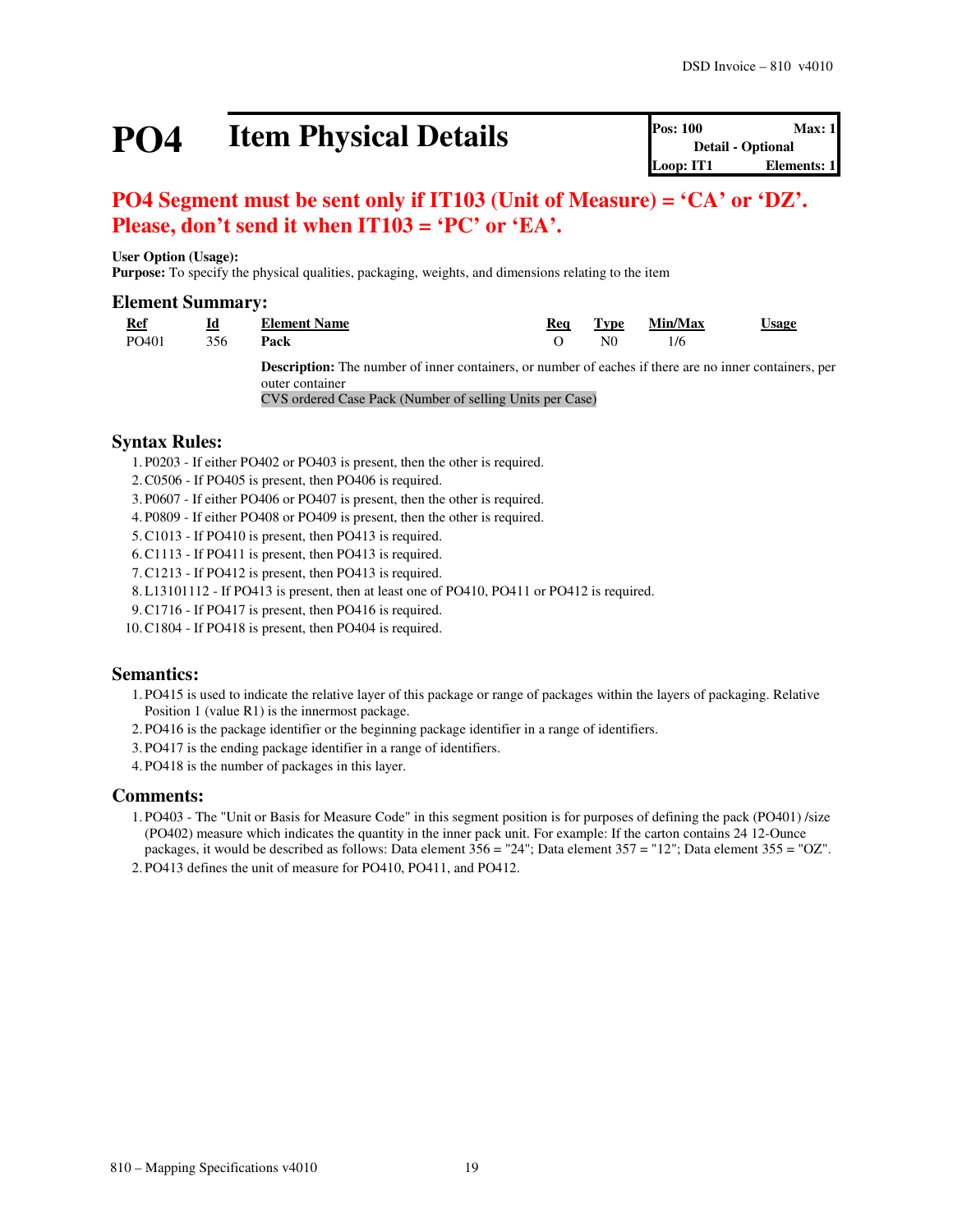#### **Loop Service, Promotion, Allowance, or Charge Information Repeat: 25 Optional Loop: SAC Elements: N/A**

#### **User Option (Usage):** Used

Purpose: To request or identify a service, promotion, allowance, or charge; to specify the amount or percentage for the service, promotion, allowance, or charge

#### **Loop Summary:**

| Pos | Id | <b>Segment Name</b>                          | Req | <b>Max Use</b> | Repeat | <b>Usage</b> |
|-----|----|----------------------------------------------|-----|----------------|--------|--------------|
| 180 |    | SAC Service, Promotion, Allowance, or Charge |     |                |        | Must use     |
|     |    | Information                                  |     |                |        |              |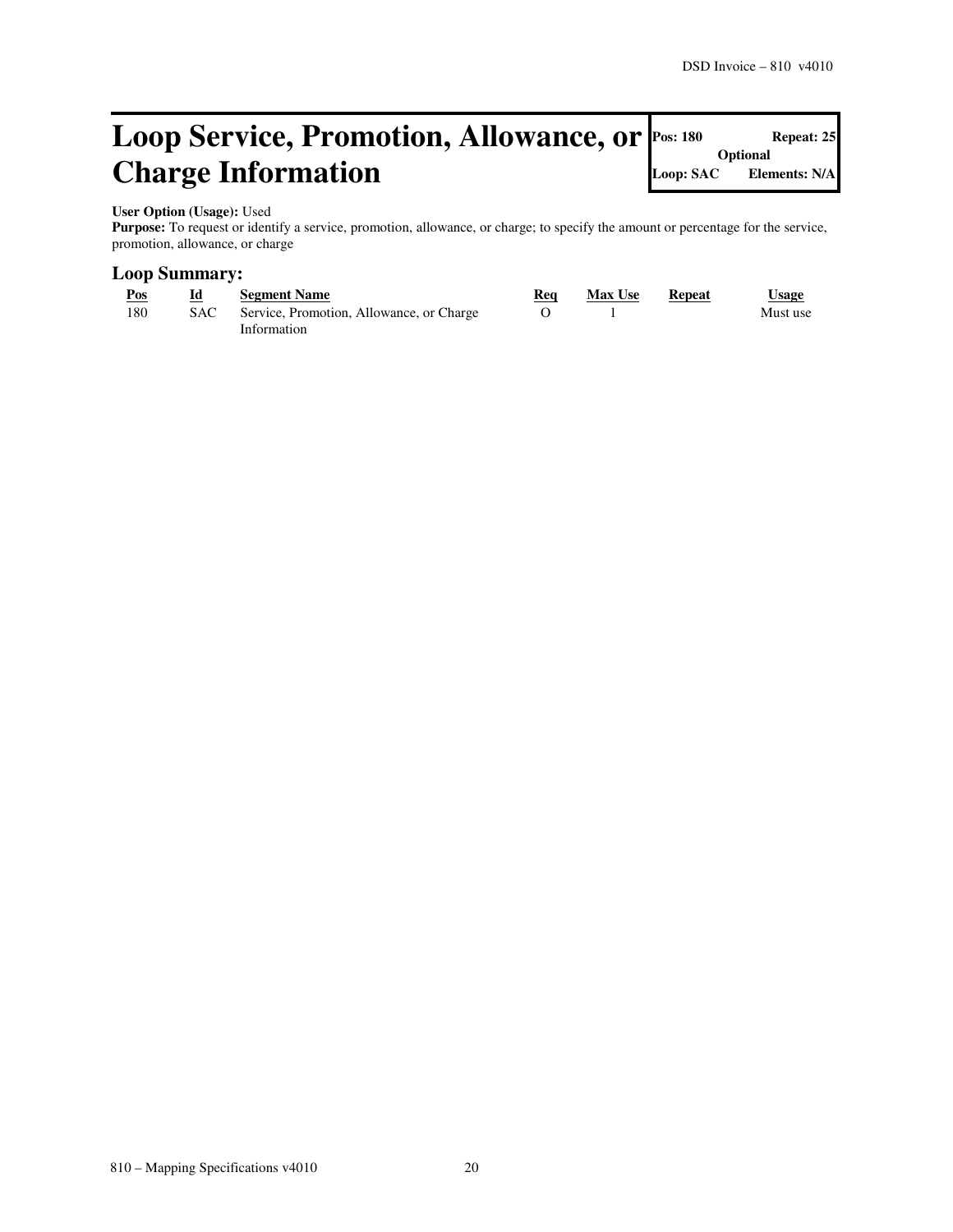## SAC **Service, Promotion, Allowance, Pos: 180 Max: 1 Max:** 1 **or Charge Information**

**Detail - Optional Loop: SAC Elements: 5**

### **For DSD 810 Invoice SAC Segment must be sent in the Detail or Summary, no need to send same SAC at both levels.**

#### **User Option (Usage):** Must use

Purpose: To request or identify a service, promotion, allowance, or charge; to specify the amount or percentage for the service, promotion, allowance, or charge

#### **Element Summary:**

| Ref                 | $\underline{\mathbf{Id}}$         | <b>Element Name</b>                                                                                          | <b>Req</b>      | <b>Type</b>       | Min/Max        | <b>Usage</b>             |
|---------------------|-----------------------------------|--------------------------------------------------------------------------------------------------------------|-----------------|-------------------|----------------|--------------------------|
| SAC01               | 248                               | <b>Allowance or Charge Indicator</b>                                                                         | M               | <b>ID</b>         | 1/1            | Must use                 |
|                     |                                   | Description: Code which indicates an allowance or charge for the service specified                           |                 |                   |                |                          |
|                     |                                   | CodeList Summary (Total Codes: 7, Included: 1)<br>Code<br>Name                                               |                 |                   |                |                          |
|                     |                                   | Allowance<br>A                                                                                               |                 |                   |                |                          |
|                     |                                   | $\overline{C}$<br>Charge                                                                                     |                 |                   |                |                          |
|                     |                                   |                                                                                                              |                 |                   |                |                          |
| <u>Ref</u><br>SAC02 | $\underline{\mathbf{Id}}$<br>1300 | <b>Element Name</b><br>Service, Promotion, Allowance, or Charge                                              | <u>Req</u><br>M | <b>Type</b><br>ID | Min/Max<br>4/4 | <b>Usage</b><br>Must use |
|                     |                                   | Code                                                                                                         |                 |                   |                |                          |
|                     |                                   | <b>Description:</b> Code identifying the service, promotion, allowance, or charge                            |                 |                   |                |                          |
|                     |                                   | CodeList Summary (Total Codes: 1053, Included: 1)                                                            |                 |                   |                |                          |
|                     |                                   | <b>Code</b><br><b>Name</b>                                                                                   |                 |                   |                |                          |
|                     |                                   | ZZZZ<br>Mutually Defined if not one of the following:<br>Bottle redemption/CRV charges(Alcohol ONLY)<br>G020 |                 |                   |                |                          |
|                     |                                   | H850<br>Taxes                                                                                                |                 |                   |                |                          |
|                     |                                   | H650<br>Tax for Hawaii DC only                                                                               |                 |                   |                |                          |
|                     |                                   | D <sub>240</sub><br>Freight                                                                                  |                 |                   |                |                          |
| Ref                 | Id                                | <b>Element Name</b>                                                                                          | Req             | <b>Type</b>       | Min/Max        | <b>Usage</b>             |
| SAC <sub>05</sub>   | 610                               | Amount                                                                                                       | M               | N2                | 1/15           | Must use                 |
|                     |                                   | <b>Description:</b> Monetary amount                                                                          |                 |                   |                |                          |
|                     |                                   | For credits, please send the negative sign in front                                                          |                 |                   |                |                          |
| SAC <sub>12</sub>   | 331                               | <b>Allowance or Charge Method of Handling</b><br>Code                                                        | M               | ID                | 2/2            | Must use                 |
|                     |                                   | <b>Description:</b> Code indicating method of handling for an allowance or charge                            |                 |                   |                |                          |
|                     |                                   | CodeList Summary (Total Codes: 22, Included: 1)                                                              |                 |                   |                |                          |
|                     |                                   | <b>Code</b><br><b>Name</b>                                                                                   |                 |                   |                |                          |
|                     |                                   | 02<br>Off Invoice<br>06<br>Charge to be Paid by Customer                                                     |                 |                   |                |                          |
|                     |                                   |                                                                                                              |                 |                   |                |                          |
|                     |                                   |                                                                                                              |                 |                   |                |                          |

| Ref       | Id | <b>Element Name</b> | Req | <b>Type</b> | Min/Max | <b>Usage</b> |
|-----------|----|---------------------|-----|-------------|---------|--------------|
| SAC15 352 |    | Description         | M   |             | 1/80    | Must use     |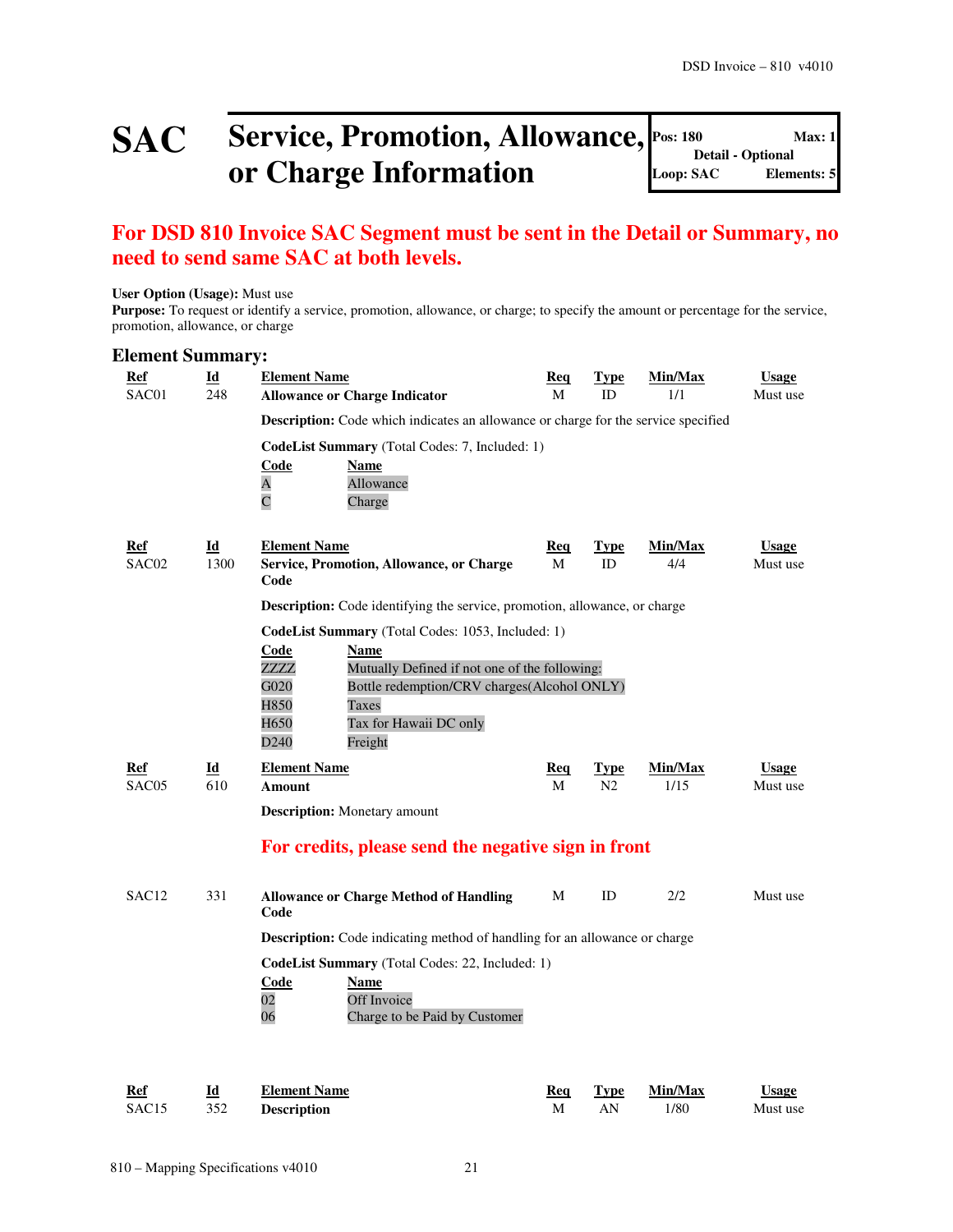**Description:** A free-form description to clarify the related data elements and their content

#### **Comments:**

- 1. SAC04 may be used to uniquely identify the service, promotion, allowance, or charge. In addition, it may be used in conjunction to further the code in SAC02.
- 2.In some business applications, it is necessary to advise the trading partner of the actual dollar amount that a particular allowance, charge, or promotion was based on to reduce ambiguity. This amount is commonly referred to as "Dollar Basis Amount". It is represented in the SAC segment in SAC10 using the qualifier "DO" - Dollars in SAC09.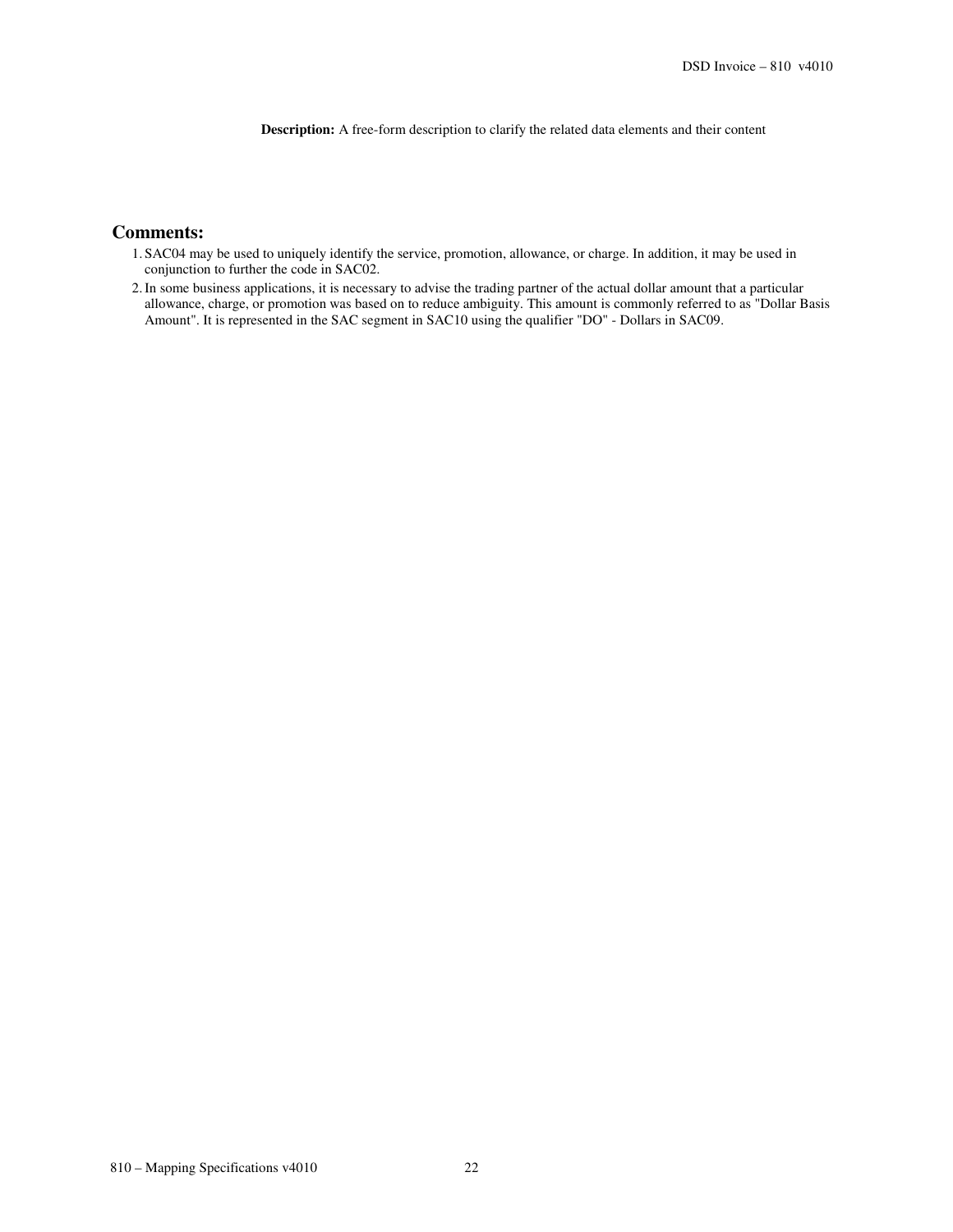## **TDS Total Monetary Value Summary**

**Summary - Mandatory Loop: N/A Elements: 1**

**Pos: 010 Max: 1**

**User Option (Usage):** Must use Purpose: To specify the total invoice discounts and amounts

| Id  | <b>Element Name</b>                                                                                                                                             | Req | Type | Min/Max                 | <u>Usage</u> |
|-----|-----------------------------------------------------------------------------------------------------------------------------------------------------------------|-----|------|-------------------------|--------------|
| 610 | Amount                                                                                                                                                          | М   | N2   | 1/15                    | Must use     |
|     | <b>Description:</b> Monetary amount<br>Total Invoice. The amount of<br>invoice (including charges,<br>less allowances) before terms<br>discount, if applicable. |     |      |                         |              |
|     |                                                                                                                                                                 |     |      | <b>Element Summary:</b> |              |

### **For credits, please send the negative sign in front**

| TDS02             | 610 | Amount                                                                                                                                                  | $\Omega$ | N <sub>2</sub> | 1/15 | Used |
|-------------------|-----|---------------------------------------------------------------------------------------------------------------------------------------------------------|----------|----------------|------|------|
|                   |     | <b>Description:</b> Monetary amount<br>Invoice Amount subject to<br>discount. The amount upon<br>which the terms discount<br>amount is calculated.      |          |                |      |      |
| TDS03             | 610 | <b>Amount</b>                                                                                                                                           | $\Omega$ | N <sub>2</sub> | 1/15 | Used |
|                   |     | <b>Description:</b> Monetary amount<br>The amount of invoice due if<br>paid by terms discount due<br>date (total invoice amount<br>less cash discount). |          |                |      |      |
| TDS <sub>04</sub> | 610 | Amount                                                                                                                                                  | O        | N <sub>2</sub> | 1/15 | Used |
|                   |     | <b>Description:</b> Monetary amount<br>The total amount of terms<br>discount.                                                                           |          |                |      |      |

#### **Semantics:**

1.TDS01 is the total amount of invoice (including charges, less allowances) before terms discount (if discount is applicable).

2.TDS02 indicates the amount upon which the terms discount amount is calculated.

3.TDS03 is the amount of invoice due if paid by terms discount due date (total invoice or installment amount less cash discount).

4.TDS04 indicates the total amount of terms discount.

#### **Comments:**

1.TDS02 is required if the dollar value subject to discount is not equal to the dollar value of TDS01.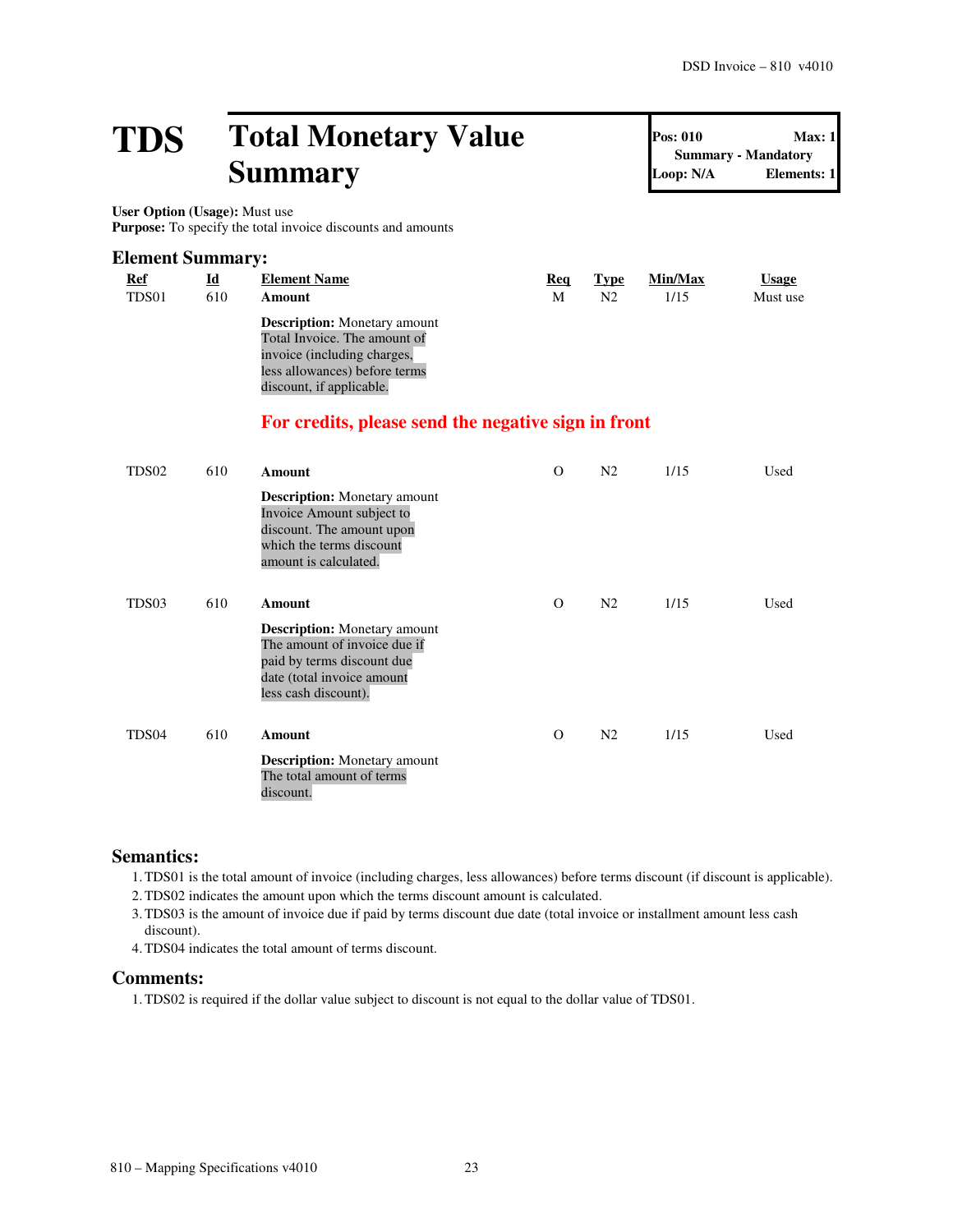# **CTT Transaction Totals Pos: 070 Max: 1**<br> **CTT CONS Elements: 1**<br> **COOP: N/A Elements: 1**

**Summary - Optional** Loop: N/A

**User Option (Usage):** Must use

**Purpose:** To transmit a hash total for a specific element in the transaction set

#### **Element Summary:**

| <b>Ref</b> | Id  | <b>Element Name</b>         | Rea | Type           | Min/Max | <b>Usage</b> |
|------------|-----|-----------------------------|-----|----------------|---------|--------------|
| CTT01      | 354 | <b>Number of Line Items</b> | М   | N <sub>0</sub> | 1/6     | Must use     |

**Description:** Total number of line items in the transaction set

#### **Syntax Rules:**

1. P0304 - If either CTT03 or CTT04 is present, then the other is required.

2. P0506 - If either CTT05 or CTT06 is present, then the other is required.

#### **Comments:**

1.This segment is intended to provide hash totals to validate transaction completeness and correctness.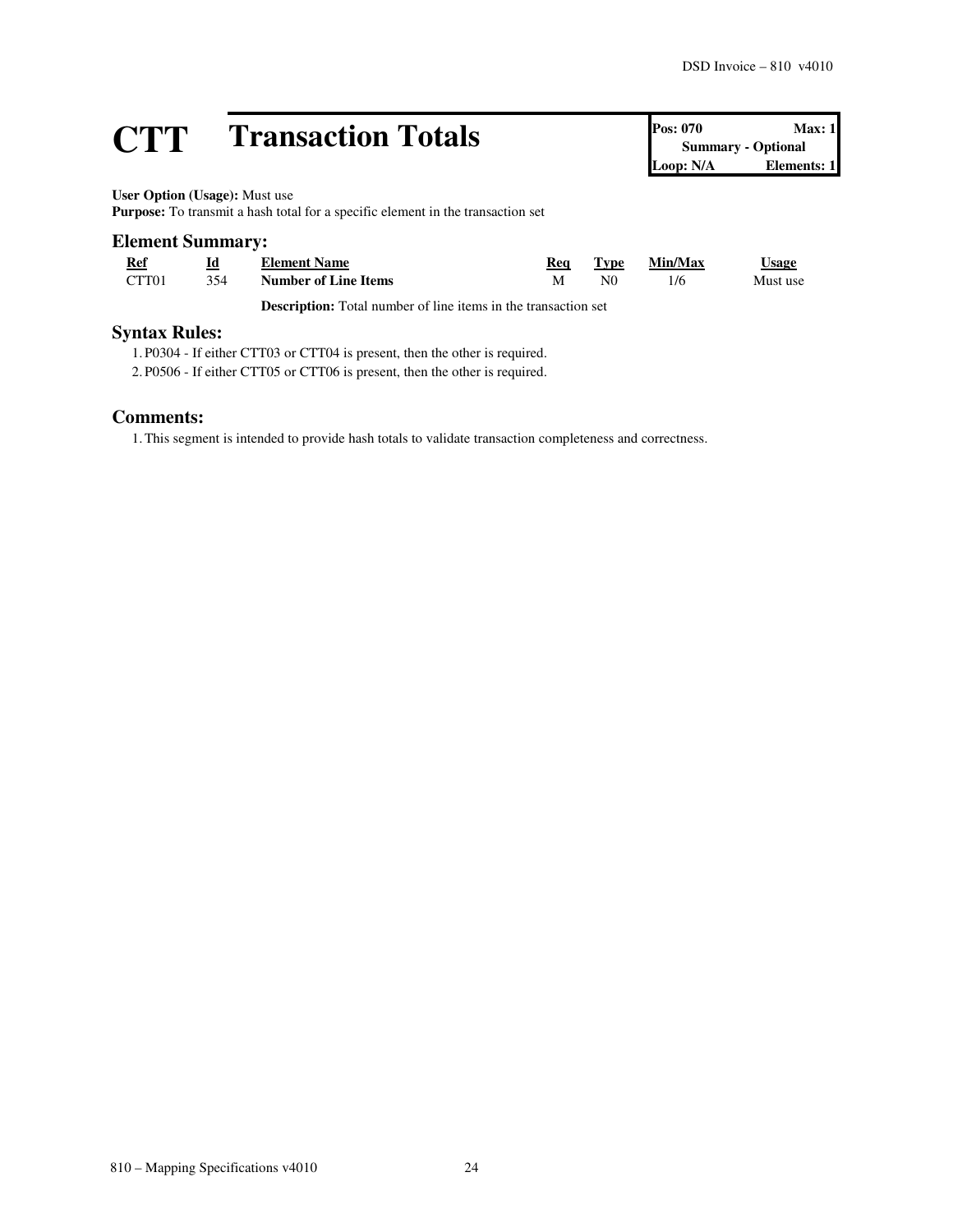# **SE Transaction Set Trailer Pos: 080 Max: 1**<br> **Doop: N/A Depertures: 1**<br> **Doop: N/A Elements: 2**

**Summary - Mandatory Elements: 2** 

**User Option (Usage):** Must use

Purpose: To indicate the end of the transaction set and provide the count of the transmitted segments (including the beginning (ST) and ending (SE) segments)

### **Element Summary:**

| <b>Ref</b>       | Id  | <b>Element Name</b>                                                                                                                                                | Req | <b>Type</b>    | Min/Max | Usage    |
|------------------|-----|--------------------------------------------------------------------------------------------------------------------------------------------------------------------|-----|----------------|---------|----------|
| SE <sub>01</sub> | 96  | <b>Number of Included Segments</b>                                                                                                                                 | M   | N <sub>0</sub> | 1/10    | Must use |
|                  |     | <b>Description:</b> Total number of segments included in a transaction set including ST and SE segments                                                            |     |                |         |          |
| SE <sub>02</sub> | 329 | <b>Transaction Set Control Number</b>                                                                                                                              | M   | AN             | 4/9     | Must use |
|                  |     | <b>Description:</b> Identifying control number that must be unique within the transaction set functional<br>group assigned by the originator for a transaction set |     |                |         |          |

#### **Comments:**

1. SE is the last segment of each transaction set.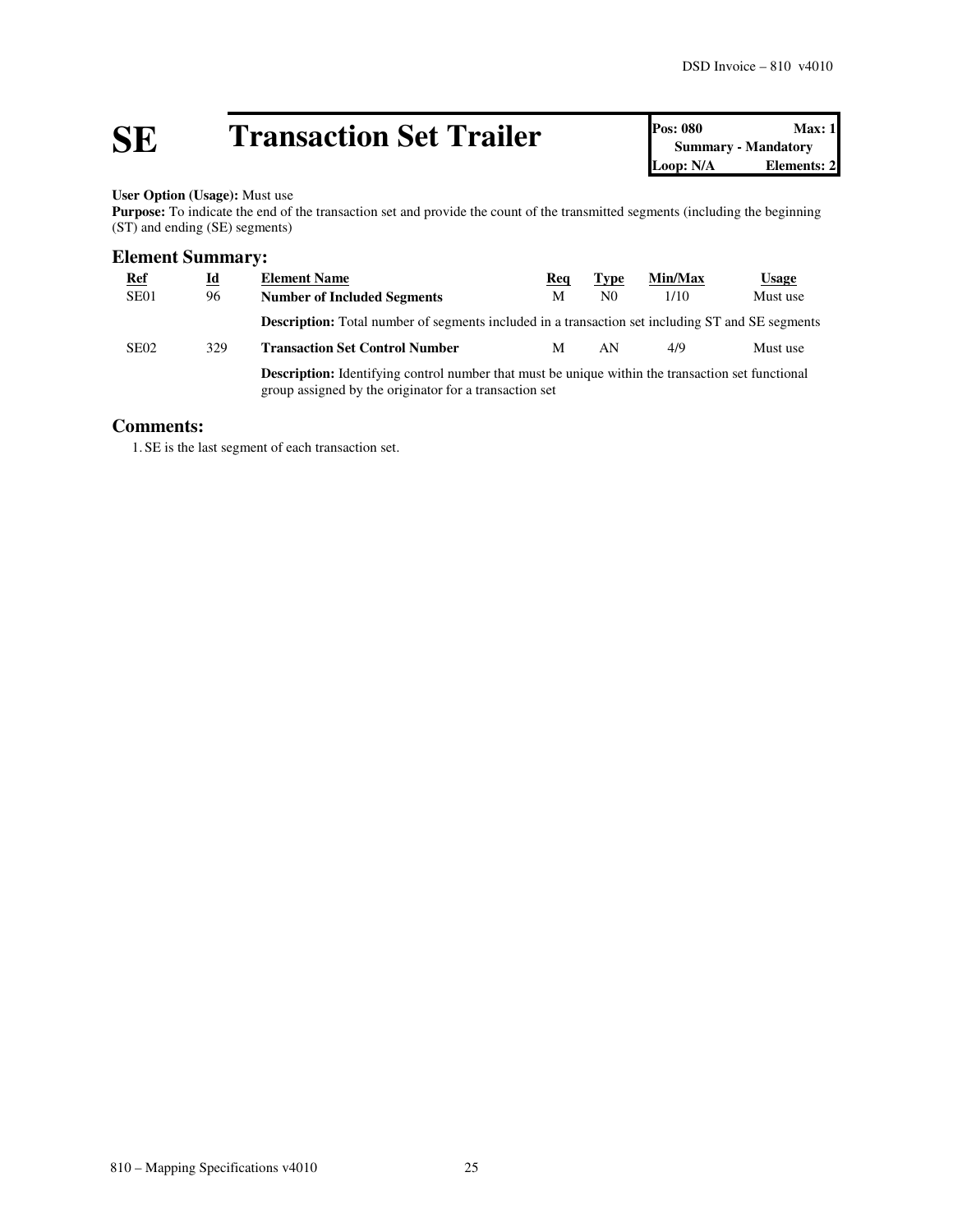# **GE Functional Group Trailer Pos:** Max: 1<br>
Not Defined - Mandatory<br>
Loop: N/A<br> **Elements: 2**

**Not Defined - Mandatory** Loop: N/A

**User Option (Usage):** Must use

**Purpose:** To indicate the end of a functional group and to provide control information

| <b>Element Summary:</b> |    |                                                                                                                                                                                     |     |                |         |              |  |  |  |
|-------------------------|----|-------------------------------------------------------------------------------------------------------------------------------------------------------------------------------------|-----|----------------|---------|--------------|--|--|--|
| <u>Ref</u>              | Id | <b>Element Name</b>                                                                                                                                                                 | Req | <b>Type</b>    | Min/Max | <u>Usage</u> |  |  |  |
| GE01                    | 97 | <b>Number of Transaction Sets Included</b>                                                                                                                                          | M   | N <sub>0</sub> | 1/6     | Must use     |  |  |  |
|                         |    | <b>Description:</b> Total number of transaction sets included in the functional group or interchange<br>(transmission) group terminated by the trailer containing this data element |     |                |         |              |  |  |  |
| GE02                    | 28 | <b>Group Control Number</b>                                                                                                                                                         | M   | N0             | 1/9     | Must use     |  |  |  |
|                         |    | <b>Description:</b> Assigned number originated and maintained by the sender                                                                                                         |     |                |         |              |  |  |  |

#### **Semantics:**

1.The data interchange control number GE02 in this trailer must be identical to the same data element in the associated functional group header, GS06.

#### **Comments:**

1.The use of identical data interchange control numbers in the associated functional group header and trailer is designed to maximize functional group integrity. The control number is the same as that used in the corresponding header.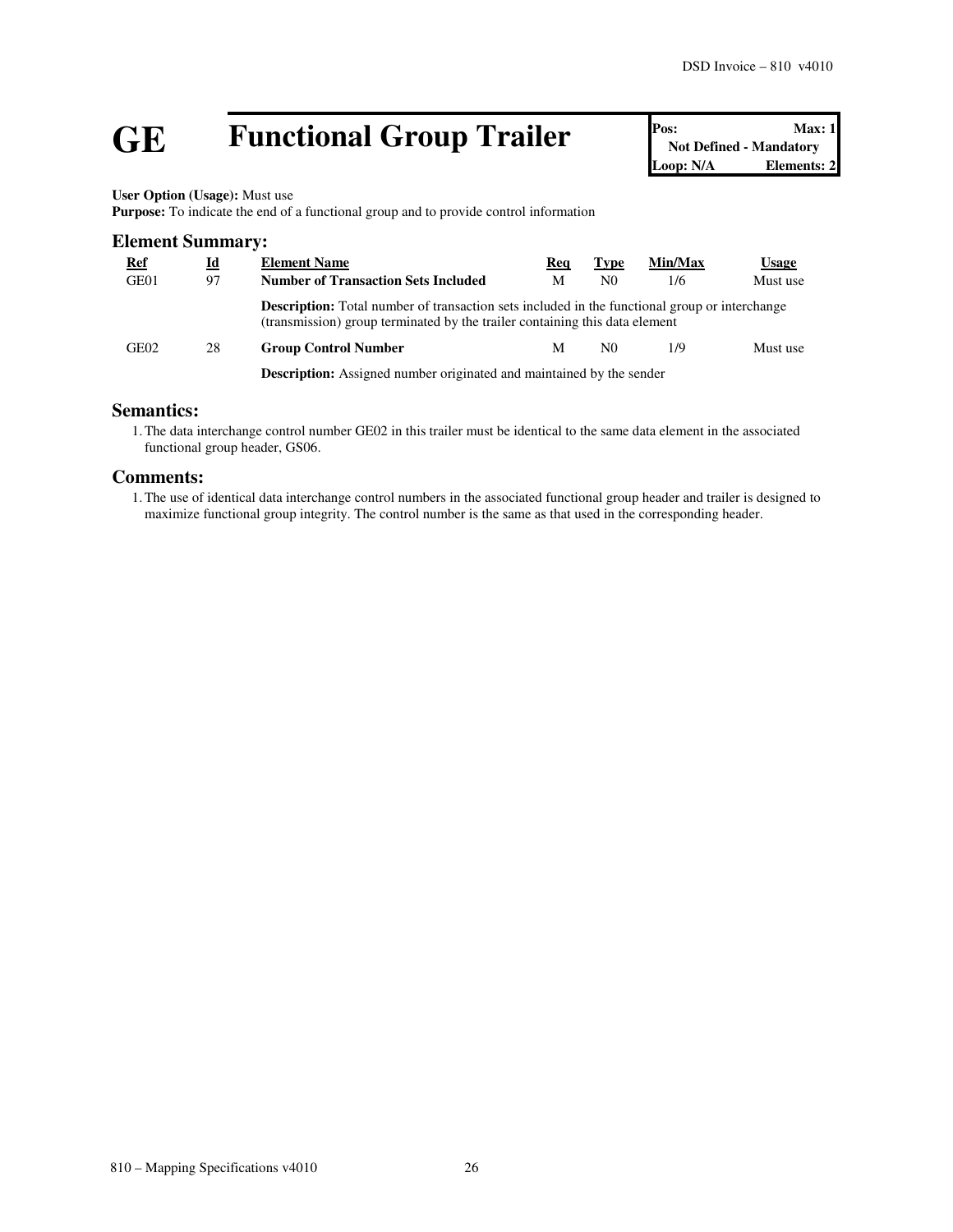# **IEA** Interchange Control Trailer **Posi** Not Defined - Mandatory Loop: N/A Elements: 2

**User Option (Usage):** Must use

Purpose: To define the end of an interchange of zero or more functional groups and interchange-related control segments

#### **Element Summary:**

| <u>Ref</u><br>IEA01 | <u>ld</u><br>116 | <b>Element Name</b><br><b>Number of Included Functional Groups</b>                        | Reg<br>М | <b>Type</b><br>N <sub>0</sub> | Min/Max<br>1/5 | <u>Usage</u><br>Must use |
|---------------------|------------------|-------------------------------------------------------------------------------------------|----------|-------------------------------|----------------|--------------------------|
|                     |                  | <b>Description:</b> A count of the number of functional groups included in an interchange |          |                               |                |                          |
| IEA02               | 112              | <b>Interchange Control Number</b>                                                         | M        | N <sub>0</sub>                | 9/9            | Must use                 |
|                     |                  | <b>Description:</b> A control number assigned by the interchange sender                   |          |                               |                |                          |